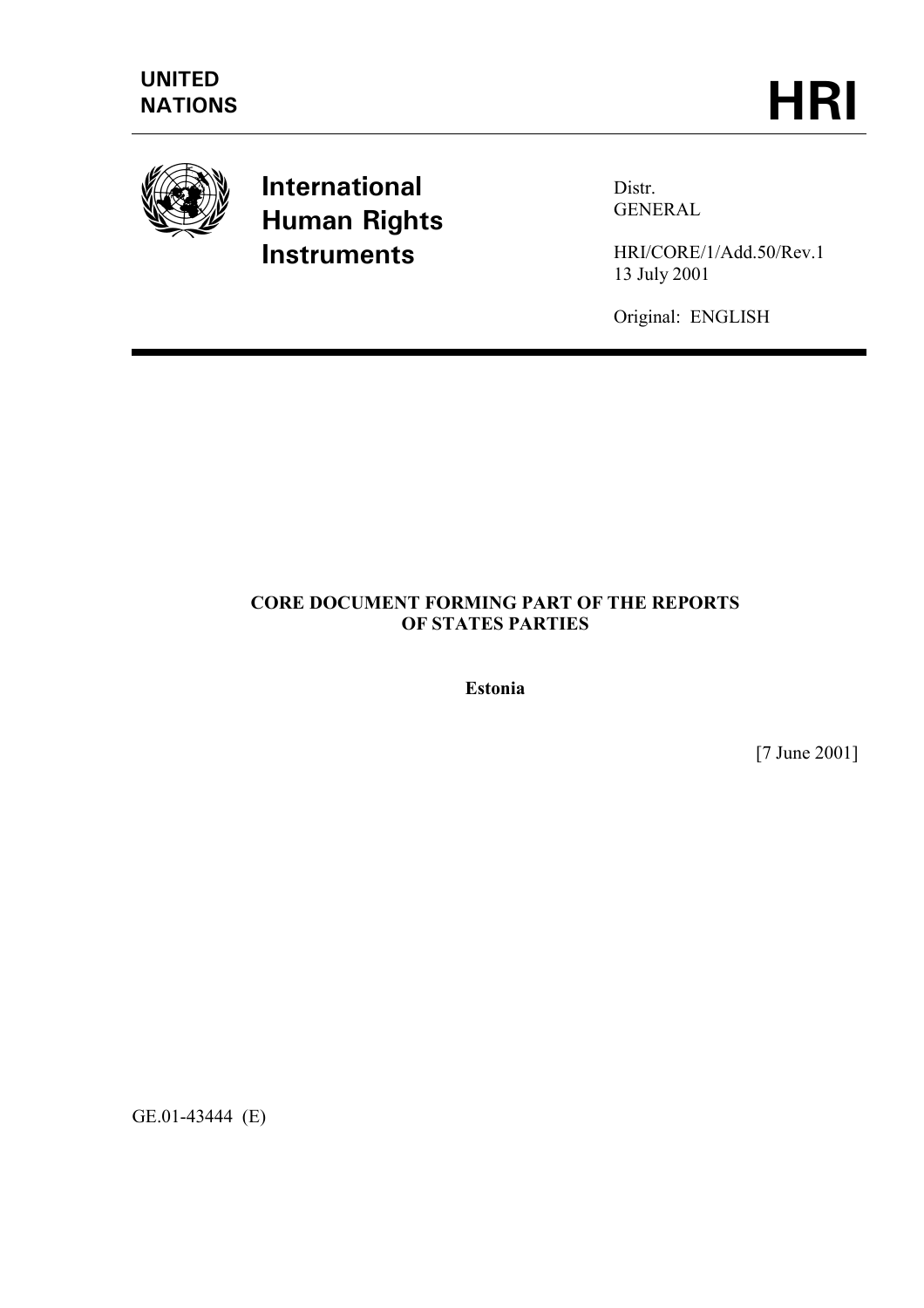# **CONTENTS**

|                           |                                                      | Paragraphs             | Page                |
|---------------------------|------------------------------------------------------|------------------------|---------------------|
| Introduction              |                                                      | 1                      | 3                   |
|                           |                                                      | $2 - 24$               | 3                   |
| $\mathsf{A}$<br><b>B.</b> |                                                      | $2 - 4$<br>$5 - 24$    | 3<br>$\overline{3}$ |
|                           |                                                      | $25 - 71$              | 9                   |
|                           | B. Information on the organization of the State      | $25 - 34$<br>$35 - 71$ | 9<br>10             |
| III.                      | <b>GENERAL LEGAL FRAMEWORK WITHIN WHICH</b>          | $72 - 108$             | 14                  |
|                           | A. Authorities which have jurisdiction affecting     | $72 - 89$              | 14                  |
| B.                        | Remedies available to an individual who claims       | $90 - 101$             | 17                  |
|                           | C. Protection of human rights in the legal system of | $102 - 104$            | 19                  |
|                           | D. Status of international law in the domestic legal | $105 - 108$            | 20                  |
|                           |                                                      | $109 - 131$            | 20                  |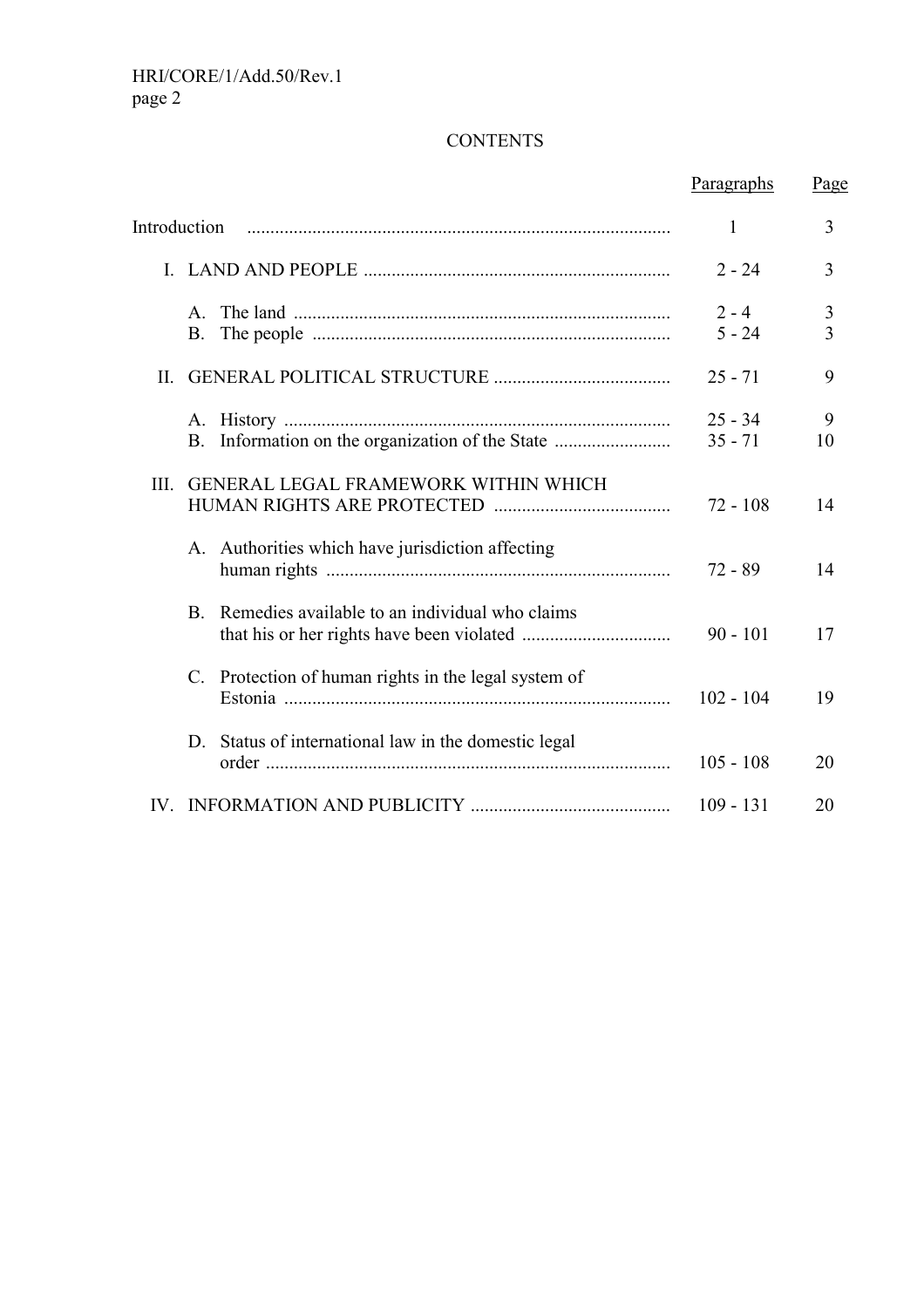#### **Introduction**

1. This document is presented to replace the previous core document, which did not contain all the relevant information. It contains the information requested in the consolidated guidelines for the initial parts of the reports of States parties. As proposed in the guidelines, the information is presented in four parts: land and people; general political structure; general legal framework within which human rights are protected; and information and publicity.

#### **I. LAND AND PEOPLE**

#### **A. The land**

2. Estonia is located in northern Europe, on the eastern coast of the Baltic Sea. Estonia's territory is  $45,227 \text{ km}^2$ . About one tenth  $(4,133 \text{ km}^2)$  of it is taken up by islands, and 47.6 per cent of the territory is forest and woodland. The country is covered with nearly 1,200 lakes (5 per cent of the Estonian territory).

3. As part of the East European Plain, Estonia is characterized by flat surface topography. Due to the influence of the Gulf Stream the climate is mild. The average temperature of the coldest month, February, is -3.5 to -7 $\degree$  C, while that of the warmest, July, is 16 to 18 $\degree$  C.

4. Estonia is divided into 15 counties, 207 rural municipalities and 47 towns. The largest city is the capital, Tallinn, which had 403,981 inhabitants at the beginning of 2000.

#### **B. The people**

#### **Population**

5. The estimated population of Estonia at the beginning of 2000 was approximately 1,439,000. The population has fallen by 8 per cent since 1989. Men comprise 46.5 per cent and women 53.9 per cent of the population.

6. In the first half of the 1990s the average life expectancy in Estonia began to decline. Until 1994 it decreased by  $4\frac{1}{2}$  years, mainly on account of a decrease in the life expectancy of men. Since 1995 the tendency has been reversed. In 1998 the average life expectancy was 64.4 for men and 75.5 years for women. Estonian women have a considerably longer life expectancy than men.

7. The main causes of death in the period 1992-1999 were malignant neoplasms, injuries and poisonings, and diseases of the circulatory system. The death rate for men from these causes was higher than for women. Mortality, which had increased drastically in the mid-1990s, started to decline considerably in 1996. That trend primarily resulted from changes in the number of persons who died of trauma or poisoning as well as diseases of the circulatory system. At the same time, mortality due to malignant neoplasms has been relatively stable.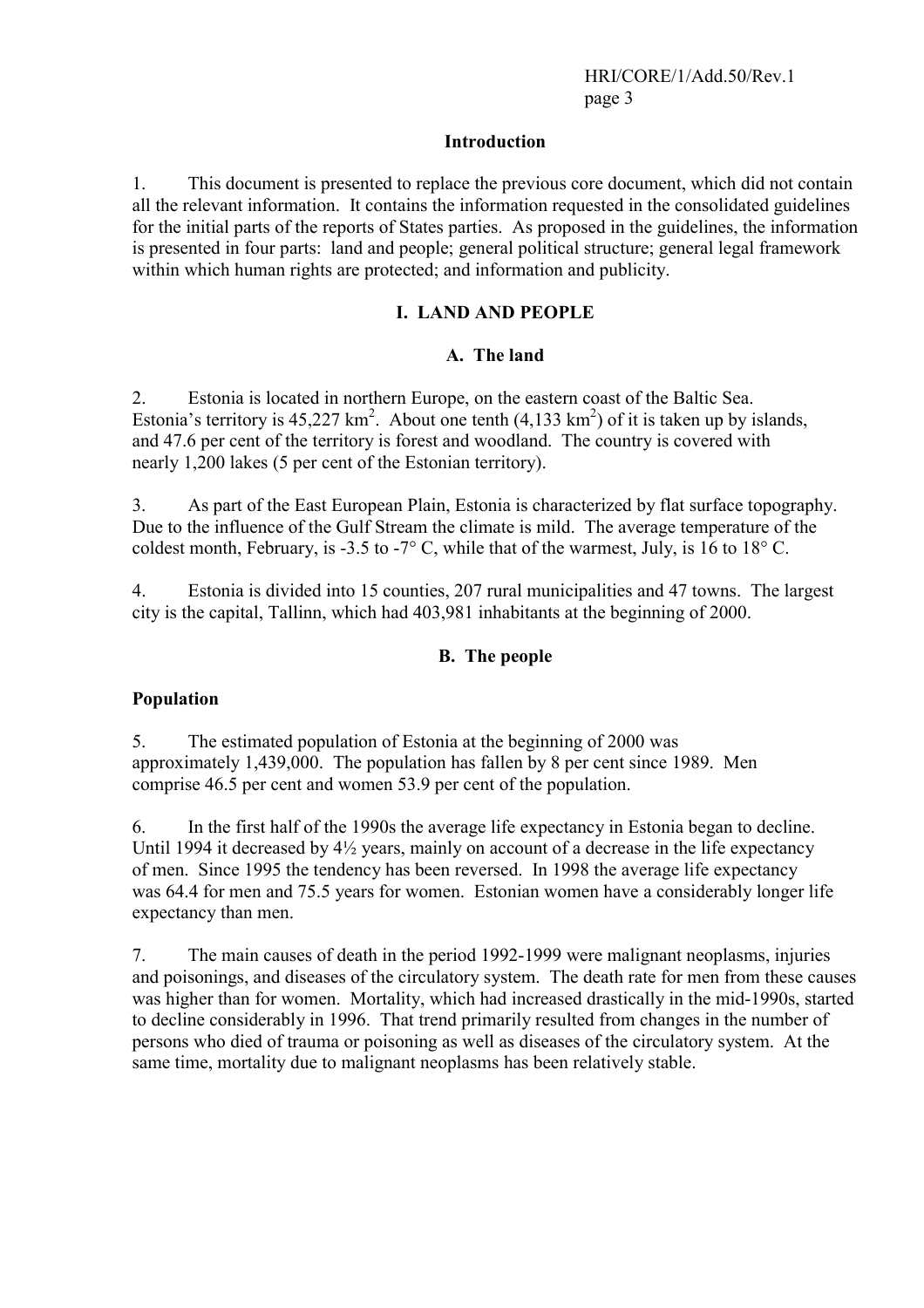| Year | Males | Females |
|------|-------|---------|
| 1990 | 64.6  | 74.6    |
| 1995 | 61.7  | 74.3    |
| 1996 | 64.5  | 75.5    |
| 1997 | 64.7  | 76.0    |
| 1998 | 64.4  | 75.5    |
| 1999 | 65.4  | 76.1    |
|      |       |         |

|  | Table 1. Life expectancy at birth, 1990, 1995-1999 |  |  |  |
|--|----------------------------------------------------|--|--|--|
|--|----------------------------------------------------|--|--|--|

Source: Statistical Office of Estonia.

8. Changes in the age structure of the population show a continuous trend towards ageing. In 1989, 23 per cent of the population was younger than 15 years and 15.6 per cent older than 60 years. In 1998, the proportion of those age groups was almost equal and at the beginning of 2000 there were fewer people younger than 15 years than over 60.





Source: Statistical Office of Estonia.

9. The natural increase rate in 1999 was -4.1. For the first time in 11 years, the number of births in 1999 was slightly higher than in the previous year. After a long period of decline, the fertility rate showed an increase in 1999: 1.24 children per woman, up from 1.21 in 1998. Infant mortality has decreased twice since 1989. The rate of infant mortality per 1,000 live births was 14.8 in 1989 and 9.5 in 1999.

10. The maternal mortality rate has decreased since 1995 (0.47 per 100,000 population), reaching 0.14 in 1998 and 0.13 in 1999.

11. The population density in Estonia is 32 inhabitants per  $km<sup>2</sup>$ . More than two thirds of the population live in towns whereas the population of the capital, Tallinn, comprises more than 40 per cent of the whole urban population. Tallinn and the surrounding Harju county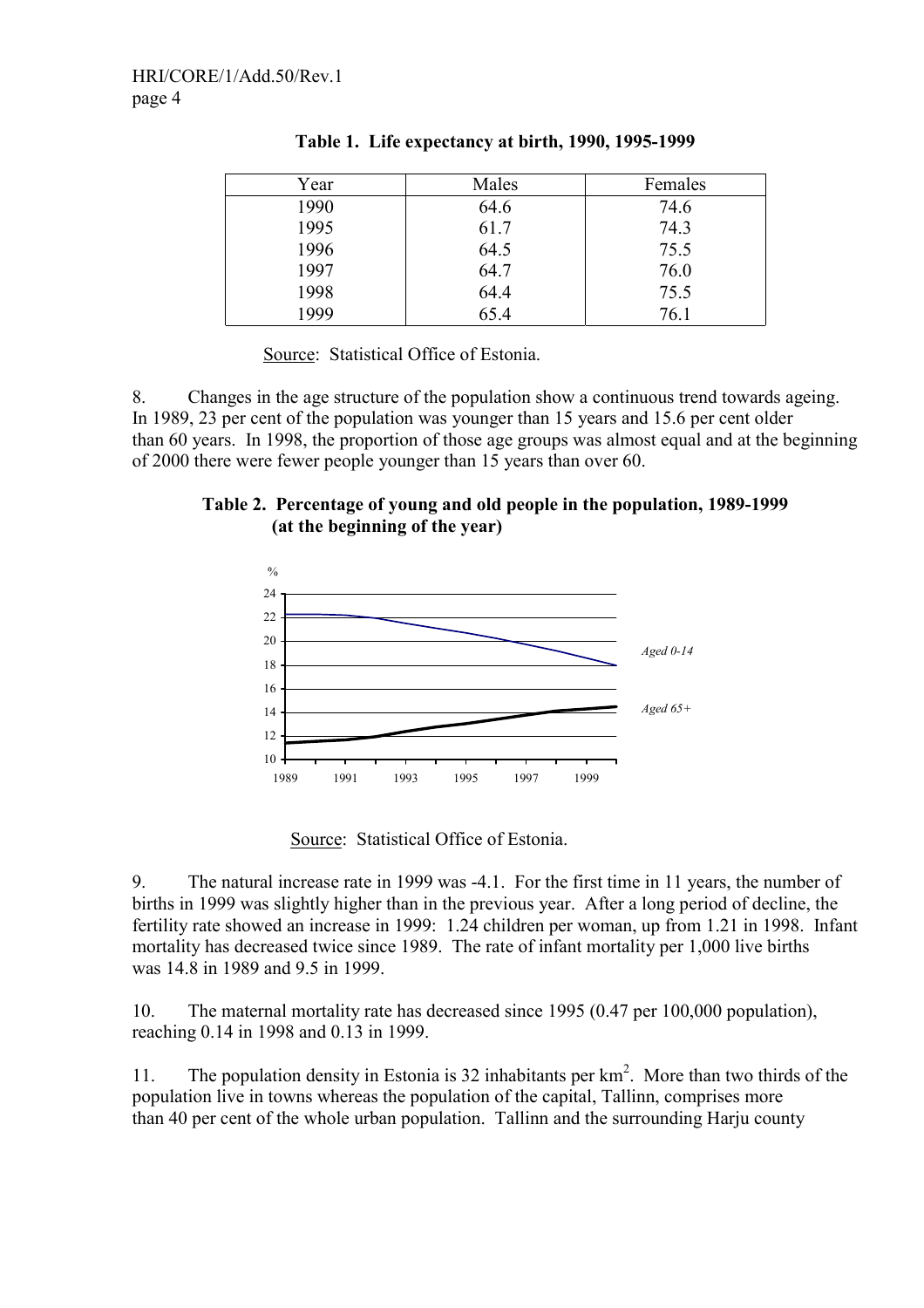## HRI/CORE/1/Add.50/Rev.1 page 5

account for more than one third of the whole Estonian population, and 45 per cent of the urban population lives in this area. The population density in towns is relatively high. The population density in rural areas is low, in some areas only 7 inhabitants per km<sup>2</sup>.

| Administrative   | Total  | Percentage | Males |       | Females   Females per | Area               | Density |
|------------------|--------|------------|-------|-------|-----------------------|--------------------|---------|
| unit             |        | of total   |       |       | 1 000 males           | (km <sup>2</sup> ) |         |
|                  |        | population |       |       |                       |                    |         |
| Total            | 1445.6 | 100.0      | 672.7 | 777.9 | 1 1 4 9               | 45 227             | 32      |
| Urban            | 999.6  | 69.1       | 455.7 | 543.9 | 1 1 9 3               | 743                | 1 3 4 6 |
| Tallinn, capital | 411.6  | 28.5       | 188.6 | 223.0 | 1 1 8 3               | 158                | 2 601   |
| city             |        |            |       |       |                       |                    |         |
| Rural            | 446.0  | 30.9       | 217.0 | 229.0 | 1 0 5 6               | 42 688             | 10      |

**Table 3. Population density and sex distribution, 1 January 1999** 

Source: Statistical Office of Estonia.

#### **National language**

12. According to article 6 of the Estonian Constitution the official language of Estonia is Estonian.

13. Everyone has the right to preserve his or her national identity (article 49 of the Constitution). The use of foreign languages, including the languages of national minorities, in State agencies and in court and pre-trial procedures will be provided by law (article 52 of the Constitution).

14. According to the National Minorities Cultural Autonomy Act persons belonging to a national minority have the right to preserve their ethnic identity, cultural traditions, language and religious beliefs. They have the right to distribute and exchange information in their mother tongue and use minority language in dealings within the limits established by the Language Act.

| Total population    | 1 439 197 |
|---------------------|-----------|
| Estonians           | 939 310   |
| <b>Russians</b>     | 403 925   |
| Ukrainians          | 36 467    |
| <b>Belarusians</b>  | 21 1 25   |
| Finns               | 12 762    |
| Jews                | 2 2 7 5   |
| <b>Tatars</b>       | 3 2 3 2   |
| Germans             | 1 2 2 8   |
| Latvians            | 2638      |
| Poles               | 2 2 9 0   |
| Lithuanians         | 2 1 8 8   |
| Other nationalities | 11757     |

**Table 4. Ethnic composition of the population at the beginning of 2000** 

Source: Statistical Office of Estonia.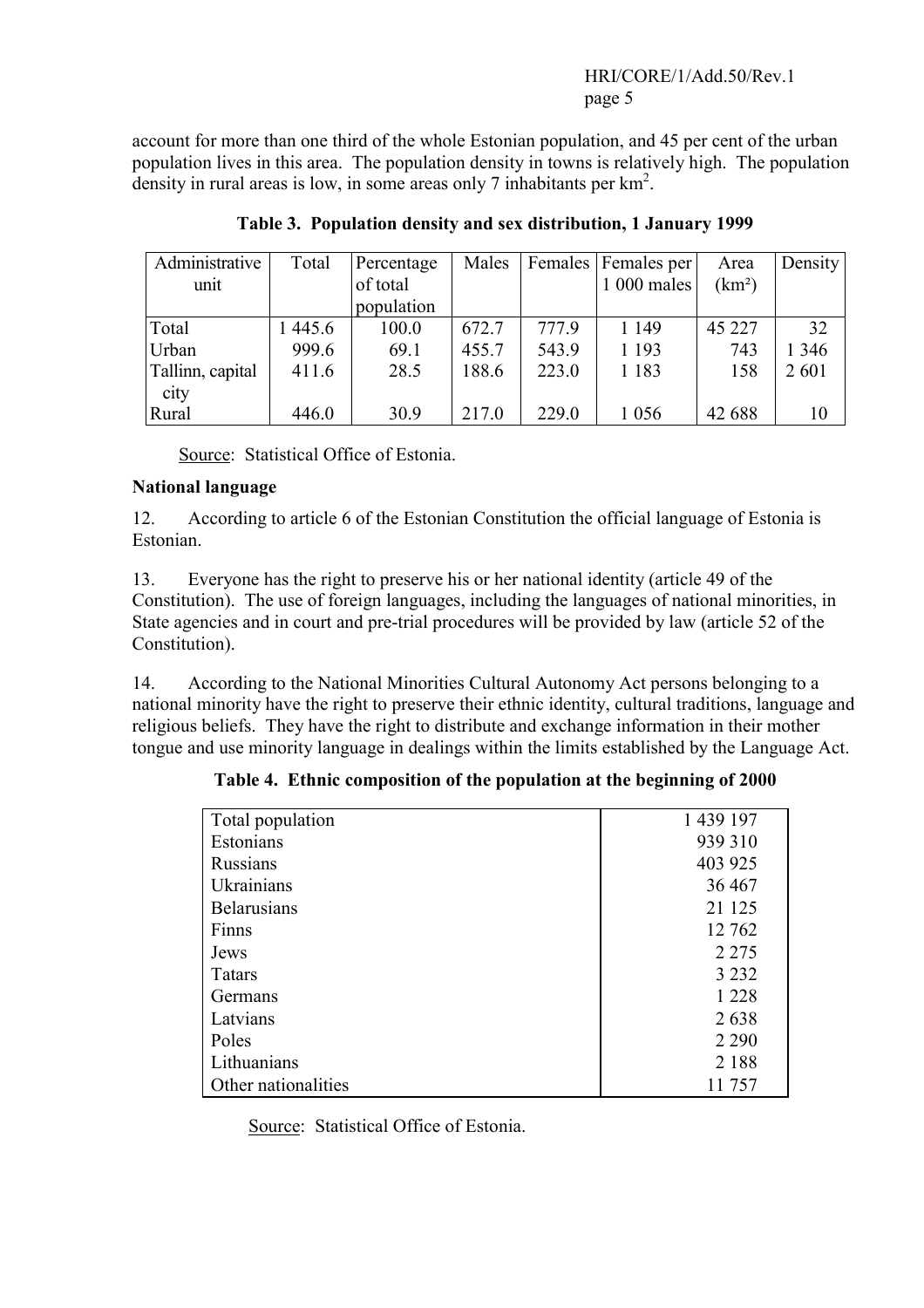## **Religion**

15. The Estonian Constitution provides guarantees for the protection of the rights and freedoms associated with conscience, religion and thought. The Constitution stipulates that "Everyone has freedom of conscience, religion and thought. Everyone may freely belong to churches and religious societies. There is no State Church. Everyone has the freedom to exercise his or her religion, both alone and in community with others, in public or in private, unless this is detrimental to public order, health or morals" (art. 40). Article 41 of the Constitution stipulates that "Everyone has the right to remain faithful to his or her opinions and beliefs. No one shall be compelled to change them." Article 130 of the Constitution also adds that the right of conscience, religion and thought and the right to remain faithful to one's own opinions and beliefs must not be restricted even during a state of emergency or war, in the interests of national security or public order.

| Lutheran         | 170 000 |
|------------------|---------|
| Russian Orthodox | 30 000  |
| <b>Baptist</b>   | 6 100   |
| Old-Believers    | 5 100   |
| Catholic         | 3 500   |

**Table 5. Main religions in Estonia** 

Source: Ministry of Internal Affairs.

## **Economy**

16. Estonia's transition from a planned to a market economy started in the early 1990s, with major reforms launched after the currency reform in 1992, when the kroon was introduced as Estonia's own currency. Successful reforms have brought along early macroeconomic stabilization and the creation of a favourable environment for economic development. Estonia's economic structure has become quite similar to that of industrialized countries.

17. In the process of reforms and economic restructuring (1992-1994), gross domestic product (at constant prices) diminished by nearly one quarter. After the initial stabilization, the Estonian economy has experienced average real GDP growth rates of around 6 per cent in the period 1995-1998, peaking at 10.6 per cent in 1997. GDP per capita on the purchasing power parity basis was US\$ 7,003 in 1997, which was 23 per cent of the respective level in the United States. The growth has been based on the rapid rise of exports and a high level of investments. Economic growth stopped in 1999 as a result of the deterioration of the economic environment and GDP dropped by 1 per cent. In 2000 the economic situation has been improving. The GDP forecast for 2000 is 6 per cent.

18. The price consolidation process typical for transition economies has caused a high increase in consumer prices in the 1990s. The rise has slowed down from year to year, reaching 3.3 per cent in 1999. The rate of inflation shown as growth in consumer prices in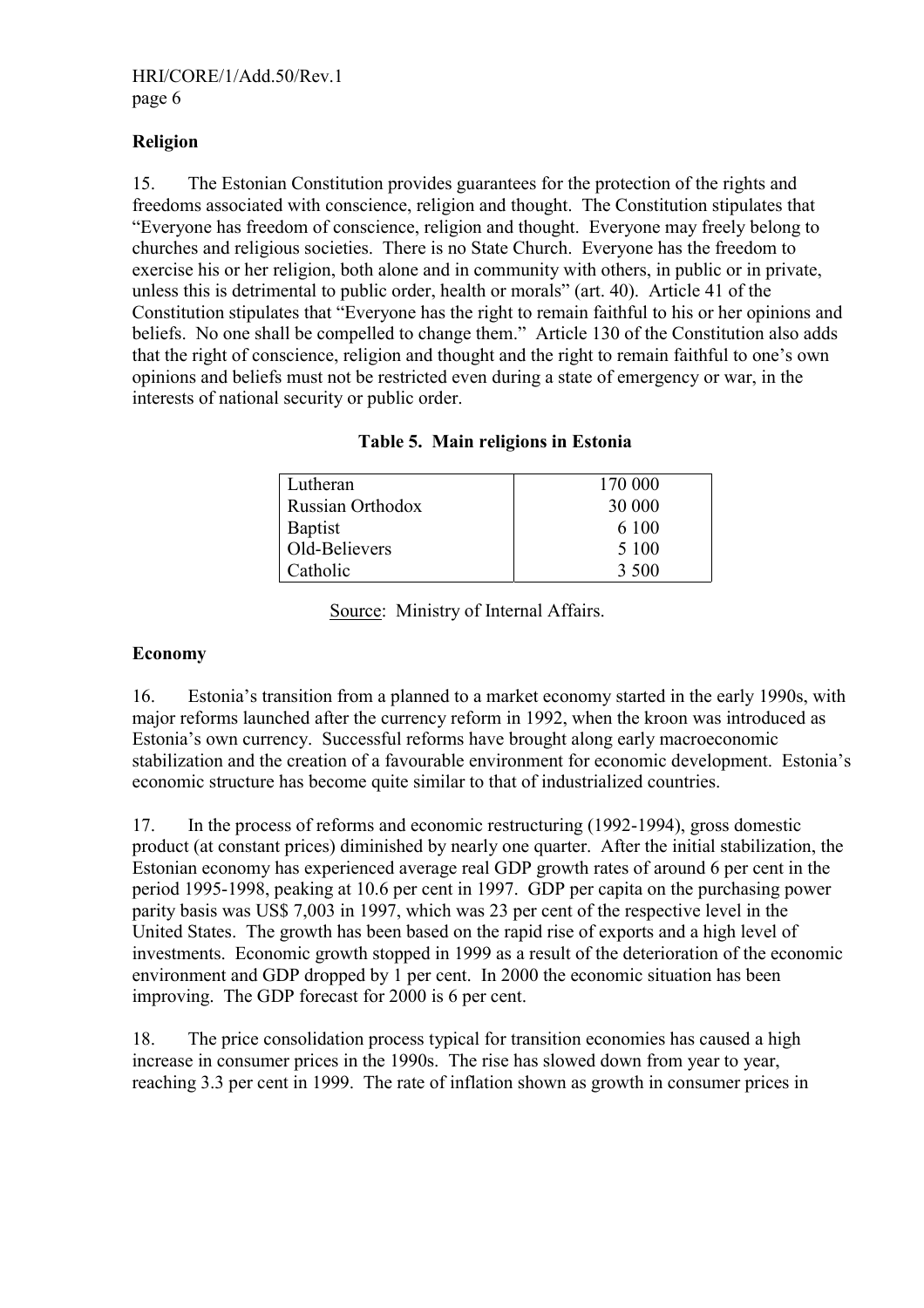relation to the previous year was 11.2 per cent in 1997, dropping to 8.2 per cent in 1998. The year 1999 was characterized by a sudden slowdown of inflation, the average annual rise of consumer prices being 3.3 per cent.

19. Nominal wages and personal money income per member of household have been rising since the introduction of the kroon. The average nominal wage was 4,440 kroons a month in 1999. The rise of wages has exceeded the rise of consumer prices, resulting in a rise of real wages. Money income per household member has increased from 913 kroons (in 1994) to 2,000 kroons (in 1999).

|                         | 1997    |                | 1998    |               | 1999    |      |
|-------------------------|---------|----------------|---------|---------------|---------|------|
|                         | kroons  | $\frac{0}{0}$  | kroons  | $\frac{0}{0}$ | kroons  | $\%$ |
| Income from labour      | 11888   | 61             | 14 4 68 | 64            | 14 5 68 | 61   |
| Income from             | 2 1 7 4 | 11             | 1 4 0 6 | 6             | 1 3 3 1 |      |
| self-employment         |         |                |         |               |         |      |
| Property income         | 46      | 0              | 90      |               | 151     |      |
| Transfers               | 4878    | 25             | 5455    | 24            | 6 5 4 7 | 27   |
| Other income            | 267     |                | 354     |               | 372     |      |
| Non-monetary income     | 311     | $\overline{2}$ | 899     | 4             | 1 0 2 6 |      |
| Disposable income (net) | 19 5 64 | 100            | 22 673  | 100           | 23 9 95 | 100  |

#### **Table 6. Average disposable income of households, total in a year per household member, kroons**

Source: Statistical Office of Estonia.

|                         | 1994   | 1995    | 1996 | 1997    | 1998    | 1999*   |
|-------------------------|--------|---------|------|---------|---------|---------|
|                         |        |         |      |         |         |         |
| GDP, billion kroons     | 29.6   | 40.1    | 52.4 | 64.3    | 73.2    | 75.4    |
| Real GDP growth rate, % | $-2.0$ | 4.3     | 3.9  | 10.6    | 4.0     | $-1.1$  |
| Industrial output, %    | $-3.0$ | 2.0     | 3.5  | 15.2    | 3.2     | $-3.8$  |
| Average gross wages,    | 1734   | 2 3 7 5 | 2985 | 3 5 7 3 | 4 1 2 5 | 4 4 4 0 |
| kroons                  |        |         |      |         |         |         |
| Exports, billion kroons | 15.6   | 19.0    | 21.2 | 31.6    | 37.5    | 35.8    |
| Imports, billion kroons | 20.1   | 27.4    | 34.7 | 48.9    | 55.2    | 50.5    |

|  |  |  | Table 7. Indicators of Estonian economy, 1994-1999 |
|--|--|--|----------------------------------------------------|
|--|--|--|----------------------------------------------------|

Sources: Statistical Office of Estonia, Bank of Estonia.

\* Preliminary data.

# **Employment**

20. The period of economic transition in Estonia is characterized by a constant decline in employment. The biggest changes took place during the first economic reforms in 1993 and 1994 when total employment fell by 5.3 per cent and 7.5 per cent, respectively.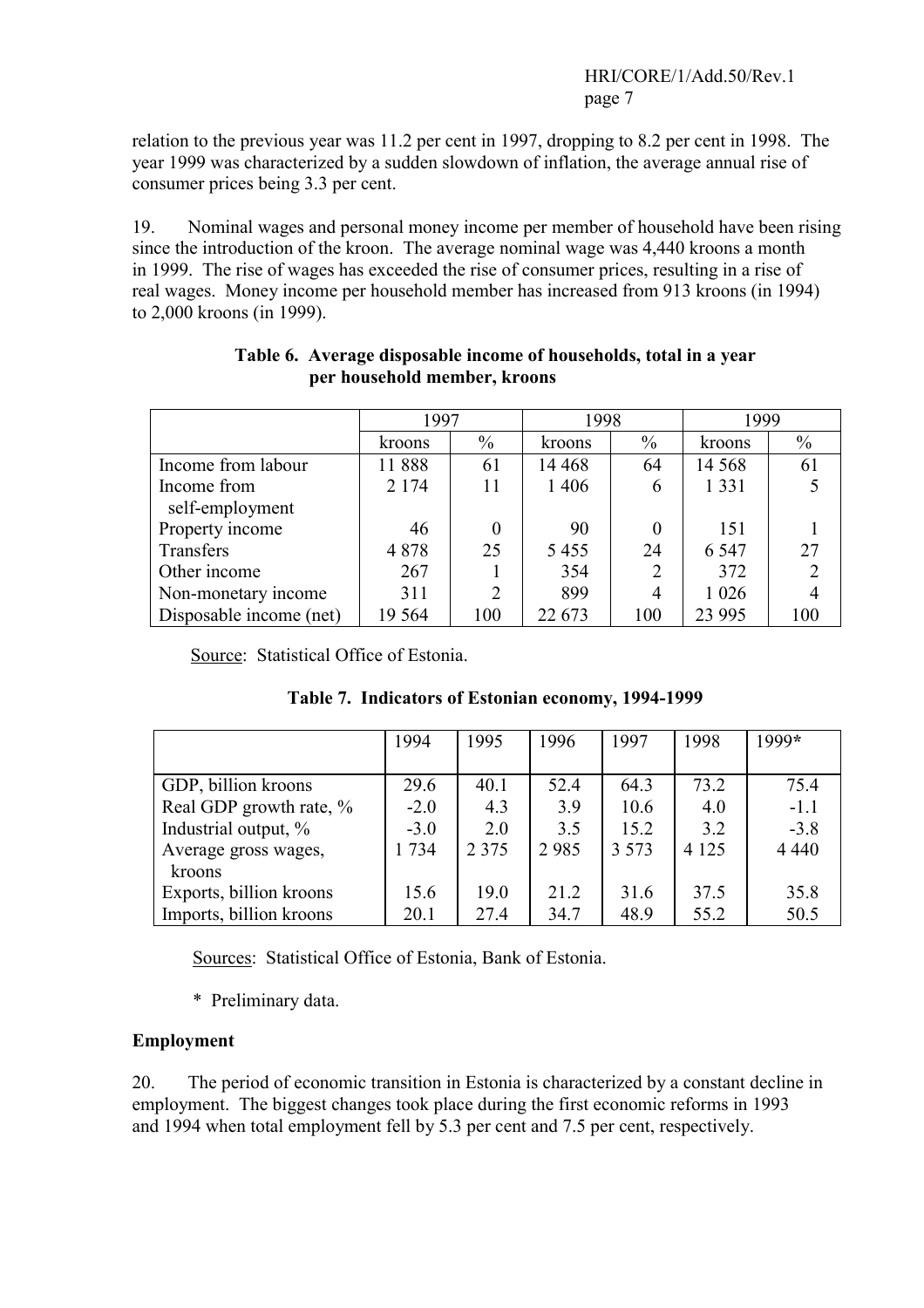During 1989-1997 the number of employed persons fell by 193,800 persons or 23.1 per cent, coupled with a decrease in employment from 76.4 per cent to 61.5 per cent. This is mainly attributable to the negative birth rate of the Estonian population as well as to the changed economic environment. Employment has grown rapidly in the tertiary sector (trade, services), while there was a significant fall in the primary (agriculture, hunting, forestry, fishing) and secondary sectors (mining industry, processing industry, energy sector, construction, gas and water supply). Decreasing employment rates and rising unemployment have caused additional social problems. Some of the workers who were made redundant from primary and secondary sectors have found employment in service industries. As a rule, however, these persons are insufficiently qualified and are not prepared to relocate in search of work.

21. Unemployment in Estonia was a result of transformation from one economic system to another. In addition to a macroeconomic shock, unemployment increased as a result of failure by people to undergo retraining, low mobility of workers and psychological non-adaptability to the conditions of a market economy. According to the Estonian Labour Force Survey (ELFS), the unemployment rate in the second quarter was 10.1 per cent in 1998 and 12.1 per cent in 1999.

22. According to the ELFS the share of men among the unemployed in the age group 15-69 is notably larger than that of women. The share of men among the unemployed was 57 per cent in the second quarter of 1998. At the same time there were significantly more women among all unemployed job seekers (61 per cent) registered in State employment offices.

23. Data on unemployment by age groups shows that the main problem is the high level of unemployment among young people aged between 15 and 24 (14.5 per cent in 1998). In the coming years unemployment among the young is expected to rise. This is due to shortcomings in the structure of the system of vocational education.

24. Unemployment rates may vary by two to three times in the various regions. The regions that suffered most from industrial restructuring have been unable to alleviate their unemployment problems. Traditionally, unemployment has been highest in north-eastern and south-eastern Estonia.

| Year | Males         | Females       | Males and     |
|------|---------------|---------------|---------------|
|      | $\frac{0}{0}$ | $\frac{0}{0}$ | Females       |
|      |               |               | $\frac{0}{0}$ |
| 1997 | 11.4          | 10.2          | 10.9          |
| 1998 | 10.8          | 9.2           | 10.1          |
| 999  |               |               |               |

**Table 8. Unemployment rate, second quarter, 1997-1999** 

Source: Statistical Office of Estonia.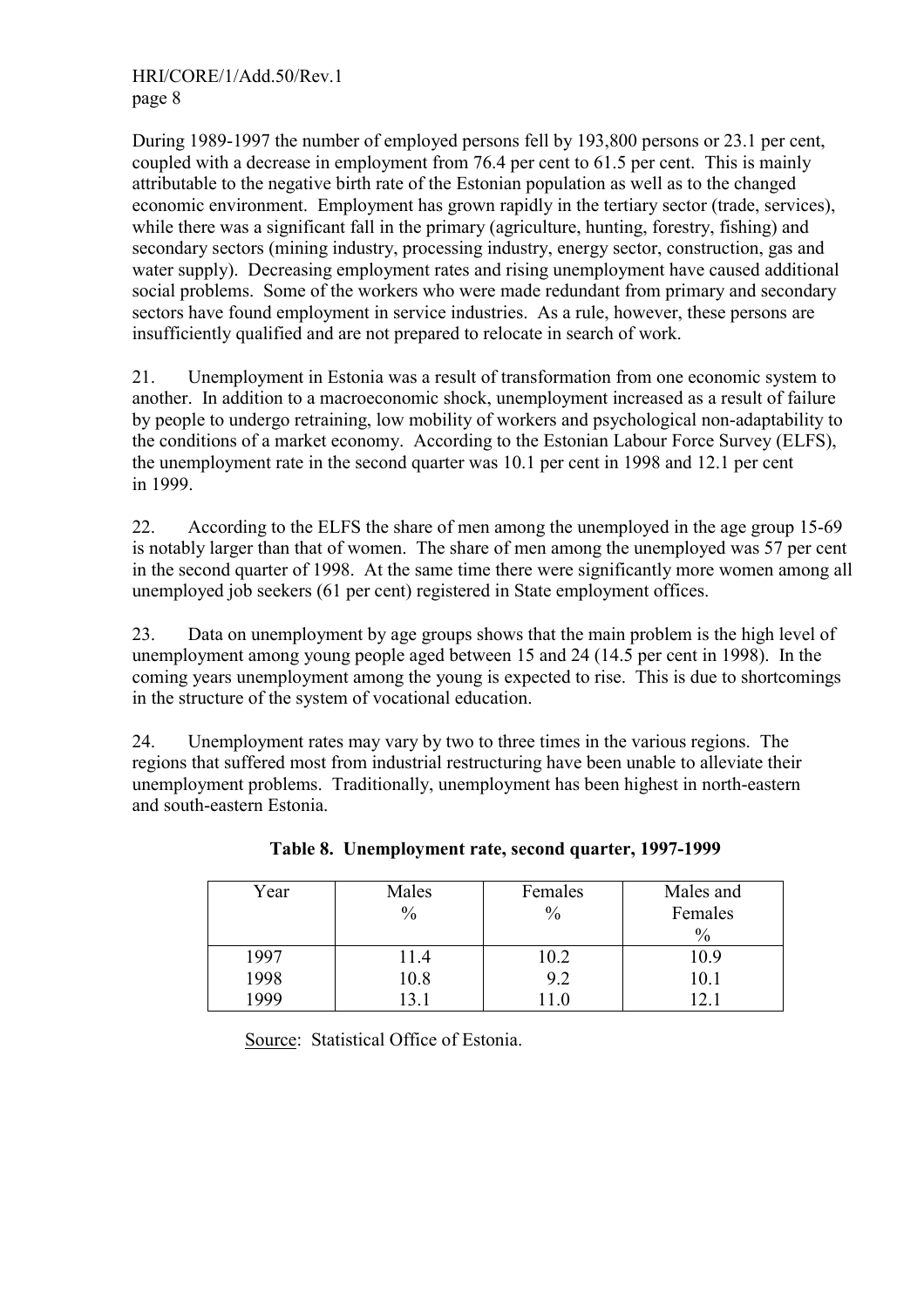## **II. GENERAL POLITICAL STRUCTURE**

#### **A. History**

25. Since the thirteenth century Estonia was ruled by several foreign powers. The independent Republic of Estonia became a reality only after the Russian empire disintegrated as a result of war and revolutions. On 28 November 1917, the Estonian Diet (the *Maapäev*) declared itself the supreme power in Estonia. In February 1918, the Estonian Salvation Committee was formed, which on 24 February 1918 proclaimed Estonia's independence. This date is considered as the date of establishment of the Republic of Estonia.

26. Shortly after, however, Estonia was occupied by Germany in the course of the First World War and it was not until November 1918, after Germany's defeat and the end of the German occupation, that the Government of Estonia could begin to function. In November 1918, Estonia was attacked by the military forces of Soviet Russia and Estonians had to fight for their independence in the War of Independence (1918-1920) and the war against the *Landeswehr* in 1919. After the victory of Estonian forces, the Tartu Peace Treaty was concluded with Soviet Russia on 2 February 1920, whereby Soviet Russia recognized the independence of Estonia "forever".

27. In April 1919, while the war was still being waged, the Constituent Assembly was formed, which adopted the first Estonian Constitution in 1920. This established Estonia's parliamentary system, whereby power was entrusted with the Government, composed of the State Elder and ministers, which was accountable to the parliament. The new State recognized all residents of Estonia as its citizens. By referendum in 1933, the Constitution was amended, considerably increasing the powers granted to the State Elder. With these amendments, Estonia was transformed into a presidential republic. However, in 1938 the third Estonian Constitution, with a more balanced division of powers, entered into force, and continued in force *de jure* throughout the Soviet occupation (1940-1991). In August 1939, the USSR and Nazi Germany concluded the so-called Molotov-Ribbentrop Pact, which contained secret protocols dividing Eastern Europe between the Soviet Union and German spheres of influence, whereby Estonia was included in the Soviet Union's sphere.

28. In September 1939, the Soviet Union presented Estonia with an ultimatum: to allow the Soviet Union to position its military forces on Estonian territory and to conclude a Treaty on Military Bases.

29. On 17 June 1940, the USSR occupied Estonia. A puppet Government was installed and non-democratic parliamentary elections were staged in June 1940. This unlawful parliament requested on 6 August 1940 that Estonia be incorporated into the USSR.

30. The Soviet occupation in Estonia was suspended temporarily in 1941 when Estonia was occupied by German forces. In the autumn of 1944, Estonia was again occupied by Soviet forces. Attempts by some Estonian politicians to restore the independence of Estonia upon the departure of German forces in 1944 failed.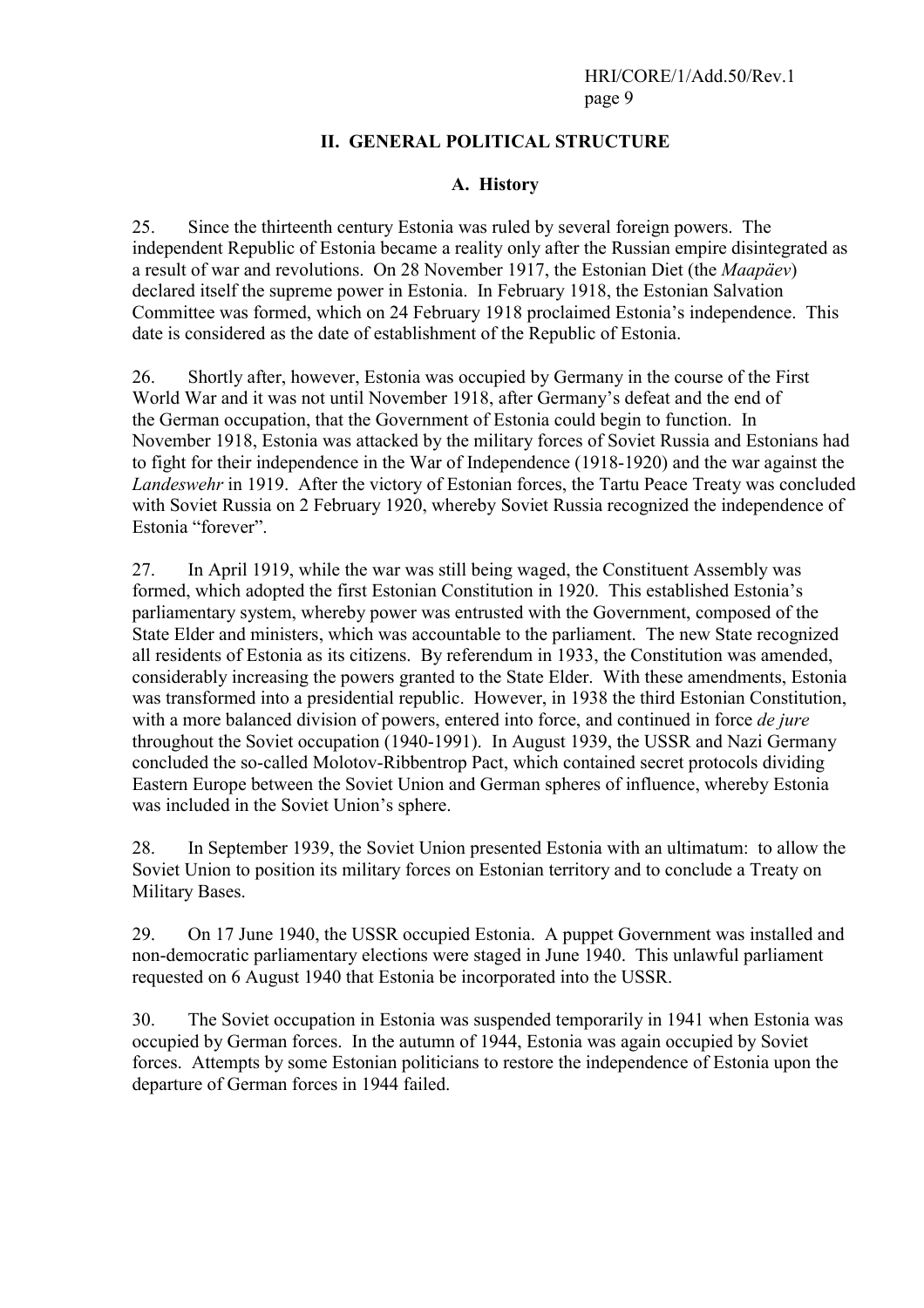31. Estonia was an independent republic, and a full member of the League of Nations and numerous other international organizations until 1940. The occupation and annexation of Estonia by the Soviet Union completely dismantled the State system and society of the Republic of Estonia. The *de jure* continuity of the Republic of Estonia was recognized by Western powers who refused to view the occupied Estonia as being legally part of the Soviet Union.

32. On 20 August 1991, during the attempted coup d'état in Moscow, the then Supreme Council made a decision to re-establish independence on the basis of historical continuity of statehood. This was followed by rapid recognition of Estonia's independence by many States of the world, including the Soviet Union.

33. A new democratic Constitution was approved at a national referendum on 28 June 1992 and it entered into force on 3 July 1992.

34. The first fully free and democratic national parliamentary and presidential elections after the regaining of independence were held on 20 September 1992.

# **B. Information on the organization of the State**

35. Estonia is a parliamentary republic, which was proclaimed on 24 February 1918 (and re-established its independence on the basis of legal continuity of statehood on 20 August 1991). Estonia is politically a unitary State.

36. The supreme power of State is exercised by the people through citizens with the right to vote:

- − By electing the *Riigikogu*;
- − Through a referendum.

37. An Estonian citizen who has attained 18 years of age has the right to vote (articles 56, 57 of the Constitution).

38. The activities of the *Riigikogu*, the President of the Republic, the Government of the Republic and the courts are organized on the principle of separation and balance of powers (article 4 of the Constitution).

# **Parliament**

39. Legislative power is vested in the *Riigikogu* (article 59 of the Constitution), which is comprised of 101 members who are elected every four years (article 60 of the Constitution).

40. *Riigikogu* passes laws and resolutions, decides on the holding of a referendum and elects and appoints several high State officials, including the President of the Republic. The *Riigikogu* also has the right to present statements, declarations and appeals to the people of Estonia, other States and international organizations.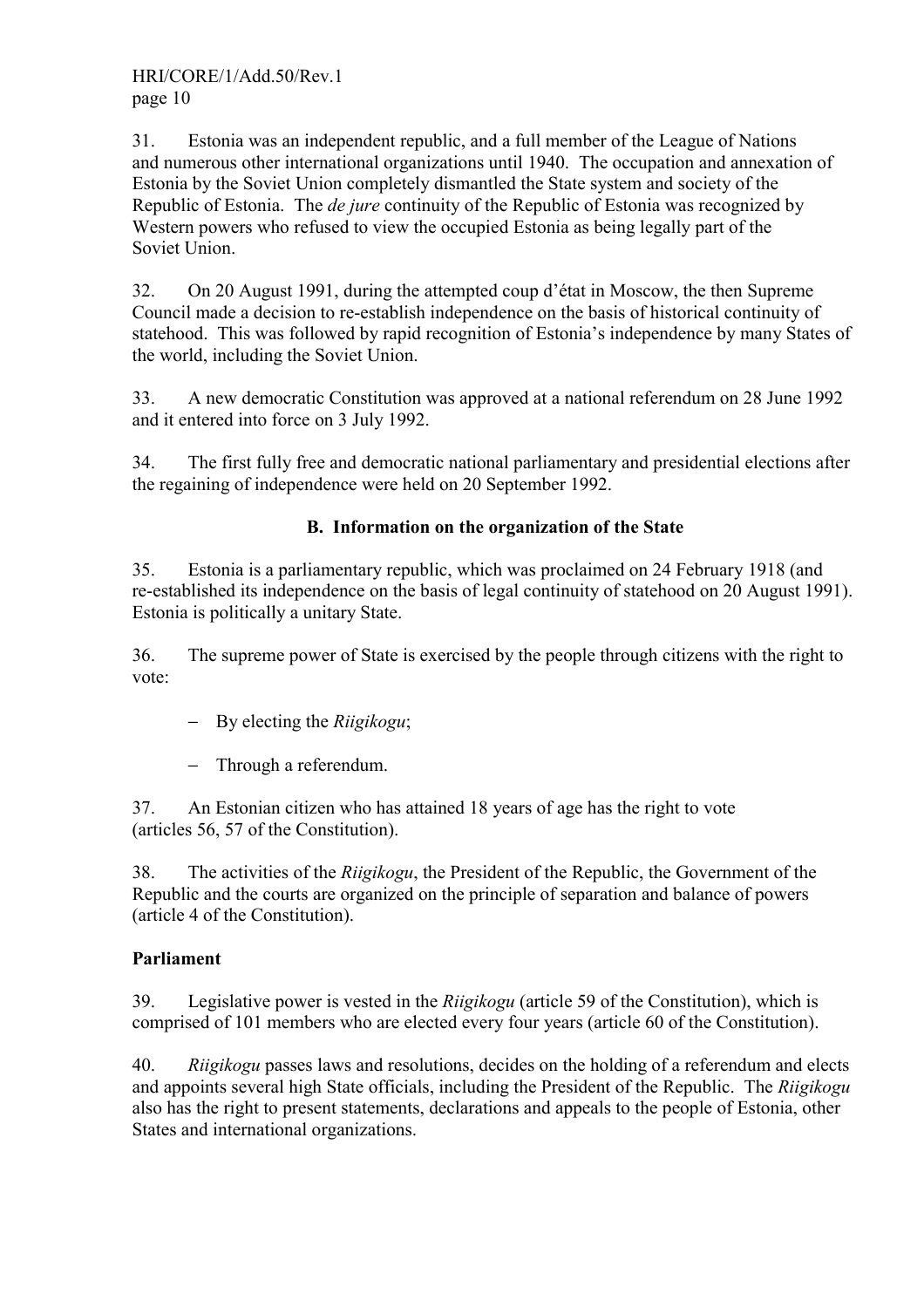HRI/CORE/1/Add.50/Rev.1 page 11

41. The most important task of the *Riigikogu* is legislation. The *Riigikogu* influences the governing of the State primarily by determining the revenue and expenses of the State (establishing taxes and adopting the budget). The *Riigikogu* also has the right to ratify and denounce international treaties and decide on the Government loans.

42. The Constitution sets out that the *Riigikogu* will form committees. The members of the *Riigikogu* have the right to form factions.

## **President of the Republic**

43. The President of the Republic is the Head of State in Estonia (article 77 of the Constitution) and is elected by the *Riigikogu* every five years. The President represents the country in international relations, proclaims laws and signs instruments of ratification. The President initiates amendments to the Constitution and also has the right to issue decrees, pursuant to the Constitution. The President is the supreme commander of the national defence forces.

#### **The Government of the Republic**

44. Executive power in Estonia is vested in the Government of the Republic (article 86 of the Constitution). The Government carries out domestic and foreign policies of the State, directs and coordinates the activities of government agencies and administers the implementation of laws, resolutions of the *Riigikogu* and the legislation of the President (art. 87).

45. The Government of the Republic is appointed to office by the President when the candidate for Prime Minister is authorized by the *Riigikogu* to form a government (article 89 of the Constitution).

46. The State Chancellery of the Republic of Estonia is a government agency within the Government of the Republic. The State Chancellery is headed by the Secretary of State.

#### **Local government**

47. According to article 154 of the Constitution, all local issues are resolved and managed by local governments, which operate independently pursuant to law.

48. The units of local governments are rural municipalities and towns. Other units of local government may be formed on the bases of and pursuant to procedure provided by law. The representative body of a local government is the council that is elected in free elections for a term of three years. The elections are general, uniform and direct and voting is secret. Local governments have the right to form unions and joint agencies with other local governments. The administration of local governments and the supervision of their activities are provided by law.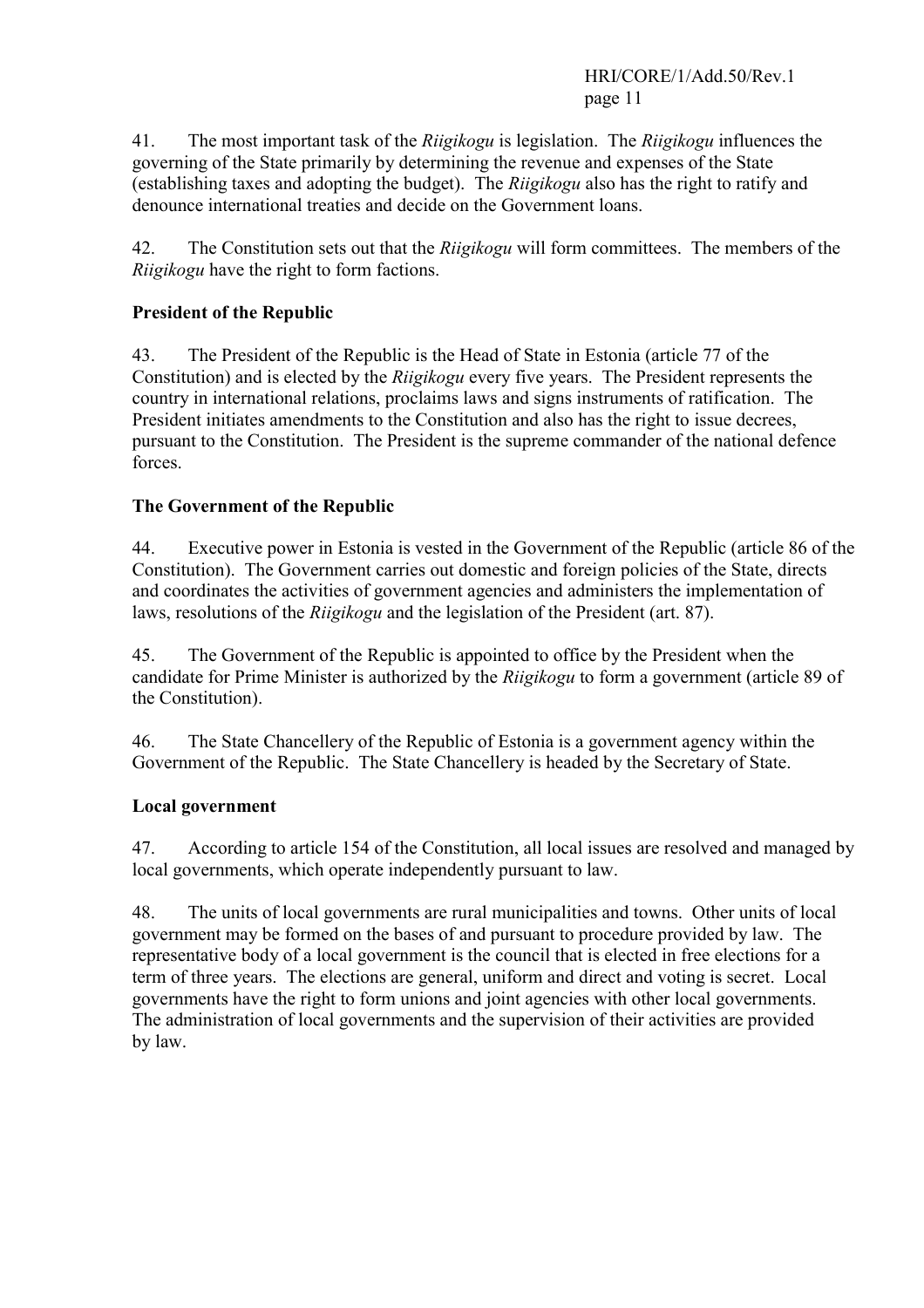#### **State Audit Office**

49. The State Audit Office is an independent State body responsible for economic control (article 132 of the Constitution). The State Audit Office audits the economic activities of State agencies, State enterprises and other State organizations; the use and preservation of State assets; the use and disposal of State assets which have been transferred under the control of local governments; the economic activities of enterprises in which the State holds more than one half of the votes by way of parts of shares, or whose loans or contractual obligations are guaranteed by the State.

50. The State Audit Office is directed by the Auditor General who is appointed to office by the *Riigikogu*, on the proposal of the President of the Republic.

#### **Legal Chancellor**

51. The Legal Chancellor is an independent official responsible for ensuring that legal acts adopted by the State legislator and the executive and by local governments are in conformity with the Constitution and the laws (article 139 of the Constitution). The Legal Chancellor analyses proposals made to him/her concerning the amendment of laws the passage of new laws and the activities of State agencies and, if necessary, presents a report to the *Riigikogu*.

52. The Legal Chancellor is appointed to office by the *Riigikogu*, on the proposal of the President of the Republic, for a term of seven years. The activities of the Legal Chancellor are provided in detail by the Legal Chancellor Act.

53. If the Legal Chancellor finds that a legislative act passed by the legislative or executive power or by a local government is in conflict with the Constitution or law, the Legal Chancellor will make a proposal to the respective body to bring it into conformity with the Constitution or law. If an act has not been brought to comply with the Constitution or law the Legal Chancellor will make a proposal to the Supreme Court to repeal the act (article 142 of the Constitution).

54. The Legal Chancellor also fulfils the functions of an ombudsman. Everyone has the right of recourse to the Legal Chancellor to supervise the activities of State agencies, including the guarantee of the constitutional rights and freedoms of persons (article 19 of the Legal Chancellor Act). The activities of the Legal Chancellor as an ombudsman are prescribed in more detail in paragraphs 72-80.

#### **Courts**

55. Justice is administered solely by the courts. The courts are independent and administer justice in accordance with the Constitution and the laws (article 146 of the Constitution). The Estonian court system is governed by chapter 13 of the Constitution as well as the Courts Act and the Status of Judges Act.

56. Estonia has a three-tier court system:

− County and city and administrative courts (courts of first instance);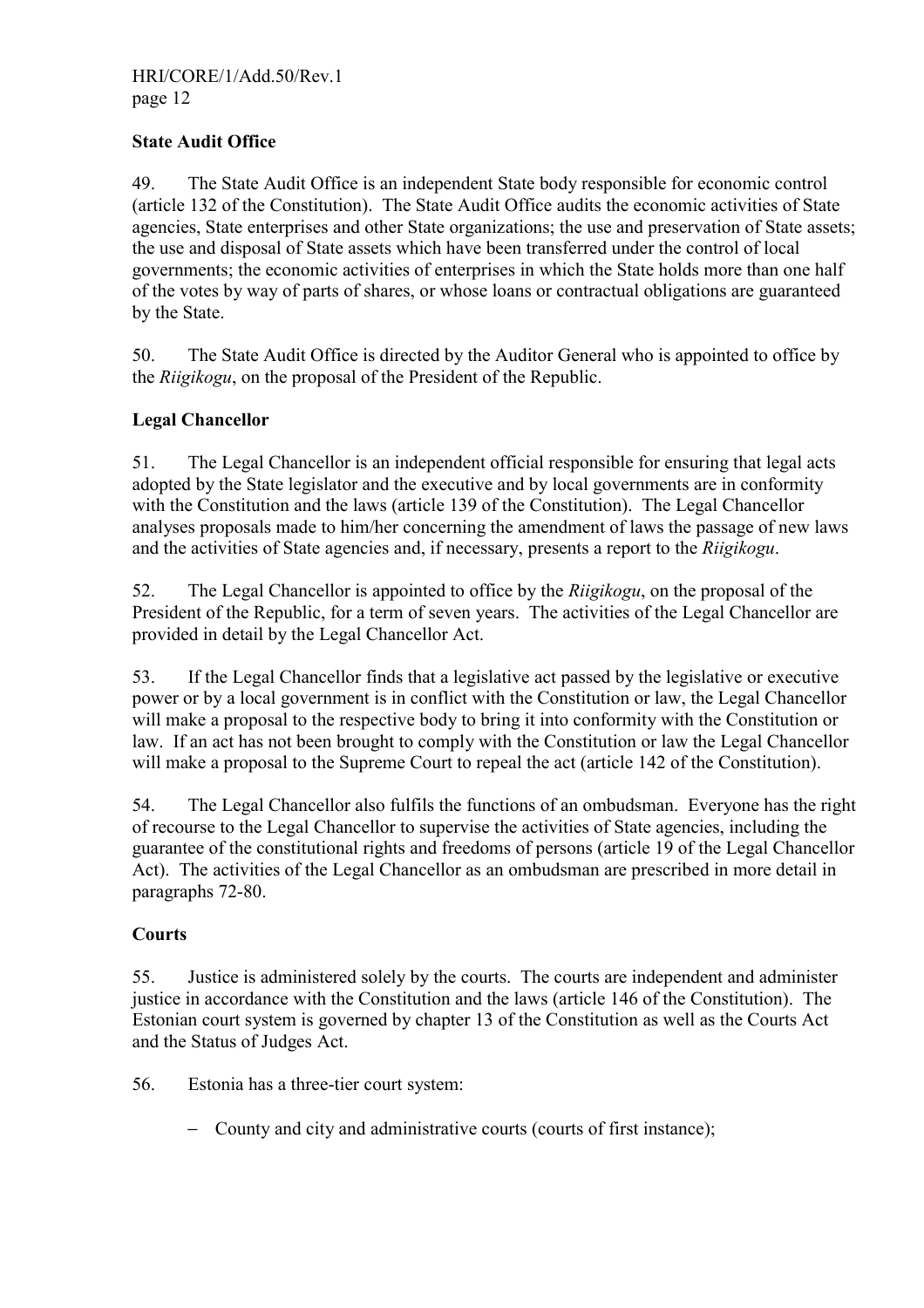- − Circuit courts (courts of second instance, which review judgements of the first instance by way of appeal proceedings);
- − The Supreme Court (the highest court, which reviews court judgements by way of cassation proceedings and cases involving constitutional disputes).

57. The creation of specialized courts with specific jurisdiction is provided by law. The formation of emergency courts is prohibited.

58. There are 18 county and city courts and 3 administrative courts in Estonia with a total of 177 judges, and 3 circuit courts with 44 judges.

## **Review of constitutionality of legislation**

59. The court of constitutional review is the Supreme Court which comprises the Constitutional Review Chamber (Constitutional Review Proceedings Act, article 2). The Supreme Court will repeal either in full or in part any law or other legal act if it is in conflict with the provisions and spirit of the Constitution (art. 3).

60. Request for constitutional review of laws, other legal acts and international treaties may be submitted directly to the Supreme Court by the President, the Legal Chancellor and lower courts.

61. According to article 15 of the Constitution, everyone has the right, while his or her case is before the court, to petition that any relevant law, other legislation or procedure be declared unconstitutional. If the court after discussing the matter comes to the conclusion that the applicable law or other legislation is in conflict with the Constitution the court will declare the legislation unconstitutional and will not apply it, and the court will inform the Supreme Court and the Legal Chancellor about its decision, whereupon constitutional review proceedings are initiated in the Supreme Court (Constitutional Review Proceedings Act, article 5).

62. The Supreme Court has the power either to reject the appeal or to declare a law to be invalid wholly or in part. The power to nullify a legal act rests solely with the Supreme Court; other courts may declare an act unconstitutional and refuse to apply it.

# **Supreme Court**

63. The Supreme Court has 17 justices. The Chief Justice of the Supreme Court is appointed by the *Riigikogu* on nomination by the President of the Republic. Justices of the Supreme Court are appointed by the *Riigikogu* on nomination by the Chief Justice. Justices are appointed for life.

64. The Supreme Court functions through separate chambers, each of which examine cases in panels of at least three justices. On the basis of the decision of the Supreme Court *en banc*, the justices are divided into three classical chambers - the Criminal Chamber, the Civil Chamber and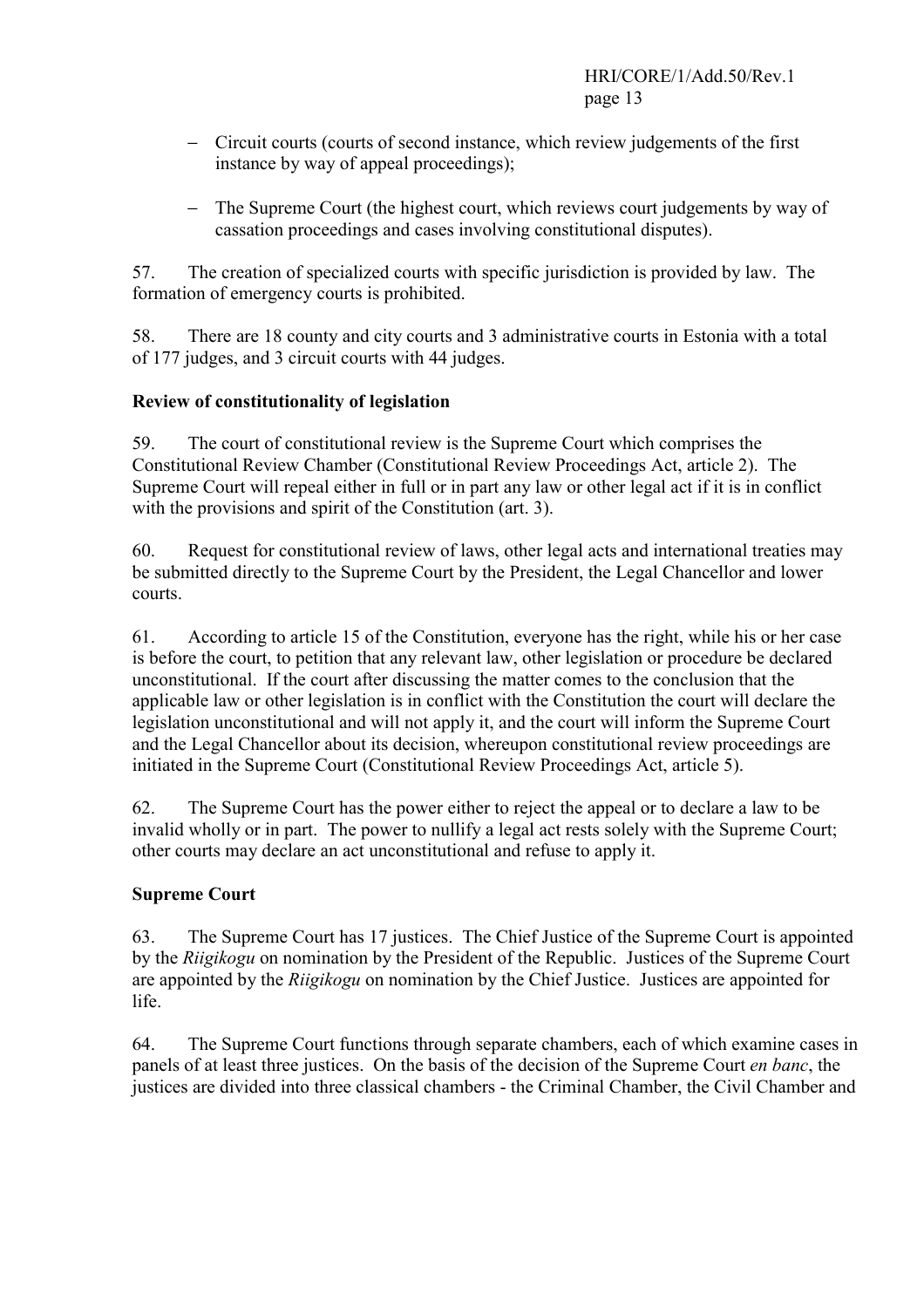the Administrative Law Chamber. For purposes of examining constitutional review petitions a five-member Constitutional Review Chamber has been formed and sits as the occasion requires. Appeals may also be examined by a special ad hoc panel or by the Supreme Court *en banc*.

65. The highest body of the Supreme Court is the Supreme Court *en banc*. The Supreme Court *en banc* consists of all of the justices, and is competent to act when at least 11 members are present.

66. The granting of leave to appeal is decided by the Appeals Selection Committee, composed of three justices. The Judicial Disciplinary Commission and the Judicial Examination Commission also function through the Supreme Court.

67. The work of the Supreme Court and its staff is directed by the Chief Justice of the Supreme Court, who is the ex officio chairman of its plenary sessions and the Chairman of the Constitutional Review Chamber.

68. The administrative staff of the Supreme Court is directed by the Chancellor of the Supreme Court. The Supreme Court has an independent budget and is independent in its activities.

# **Judges and lay judges**

69. Applicants for the position of judges must have completed the University of Tartu Law Programme, or be otherwise equally qualified. In addition, an applicant must be a person of high integrity, have professional experience of legal work and must be at least 25 years old (30 for the Supreme Court). On the basis of the Examination Commission's report, the Supreme Court decides whether to recommend the applicant for appointment to an office of judge by the President of the Republic.

70. Lay judges are elected by local government councils. Lay judges participate in the administration of justice in the courts of first instance pursuant to the rules of civil and criminal procedure. Lay judges have equal rights with judges in the administration of justice.

71. In county and city courts, judges sitting alone adjudicate civil matters in the name of the court. In the court sessions of an action, two lay judges are included in the panel of a court in addition to the judge, if this is requested by at least one party or if the judge considers lay judges necessary for the adjudication of the matter.

#### **III. GENERAL LEGAL FRAMEWORK WITHIN WHICH HUMAN RIGHTS ARE PROTECTED**

# **A. Authorities which have jurisdiction affecting human rights**

# **Legal Chancellor**

72. According to the new Legal Chancellor Act adopted in 1999, the Legal Chancellor performs the functions of an ombudsman. Everyone has the right, either in person or through a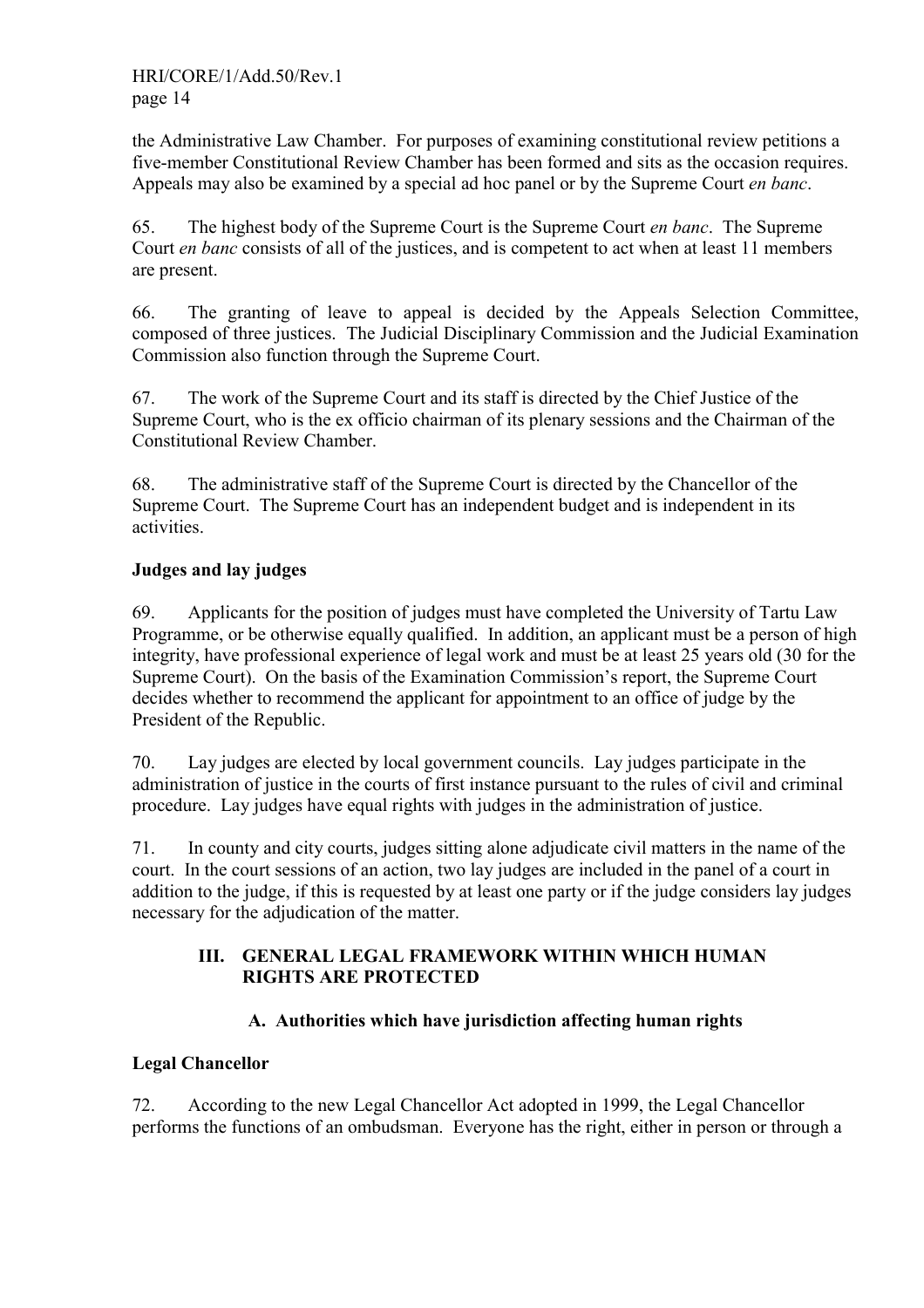## HRI/CORE/1/Add.50/Rev.1 page 15

representative, to file a petition with the Legal Chancellor against the activities of officials of State agencies or local governments upon violation of the constitutional rights or freedoms of the person. The content of a petition sent to the Legal Chancellor by a prisoner, conscript, or person in a psychiatric hospital, special care home, general care home, children's home or youth home and the content of the response of the Legal Chancellor will not be examined and will be promptly forwarded to the addressee. No court judgement may have entered into force in the matter of the petition and the matter may not be concurrently subject to pre-trial complaint proceedings or judicial proceedings.

73. The Legal Chancellor will commence proceedings on the basis of a petition filed with him/her, or on his/her own initiative on the basis of information obtained beforehand, and will take measures which are necessary in the interests of a just and prompt settlement thereof, also using, if necessary, the right to address State agencies, local governments and their officials with memoranda and petitions.

74. The Legal Chancellor will notify a petitioner within one month of acts he/she has performed or deems necessary to perform in connection with the petition or complaint. If the Legal Chancellor commences the proceedings on his/her own initiative, he/she will notify the corresponding agency of the reasons for and purpose of the commencement of proceedings.

75. The Legal Chancellor has the right to demand information necessary for the performance of his/her duties. All the State agencies and local governments are required to release the necessary information to the Legal Chancellor within the term specified by him/her. The Legal Chancellor has the right to obtain information containing State secrets on the bases of and pursuant to the procedure prescribed by law.

76. The Legal Chancellor may demand that an agency provided for in the Act provide a written explanation concerning a petition. The corresponding agency will have to comply with the demand within the term specified by the Legal Chancellor.

77. In the course of proceedings, the Legal Chancellor may take oral testimonies from all persons concerning whom there is information that they know facts relevant to the matter and are capable of providing truthful testimonies concerning such facts. A person asked to provide oral testimony is required to appear following a summons from the Legal Chancellor.

78. In the course of proceedings, the Legal Chancellor will have unrestricted access to documents, materials and areas in the possession or jurisdiction of agencies provided for in the Act. The corresponding agencies are required to grant the Legal Chancellor unconditional and immediate access to all documents, materials and areas in their possession or jurisdiction.

79. The Legal Chancellor will notify a petitioner of deficiencies discovered in the course of examination of the petition, and of proposals made for the elimination thereof and of the results of the elimination of the deficiencies.

80. If the Legal Chancellor finds that an official has violated the Constitution or the law, he/she will notify either an investigative body or another competent body thereof in writing and, if necessary, will forward to the body all information and documents at his/her disposal.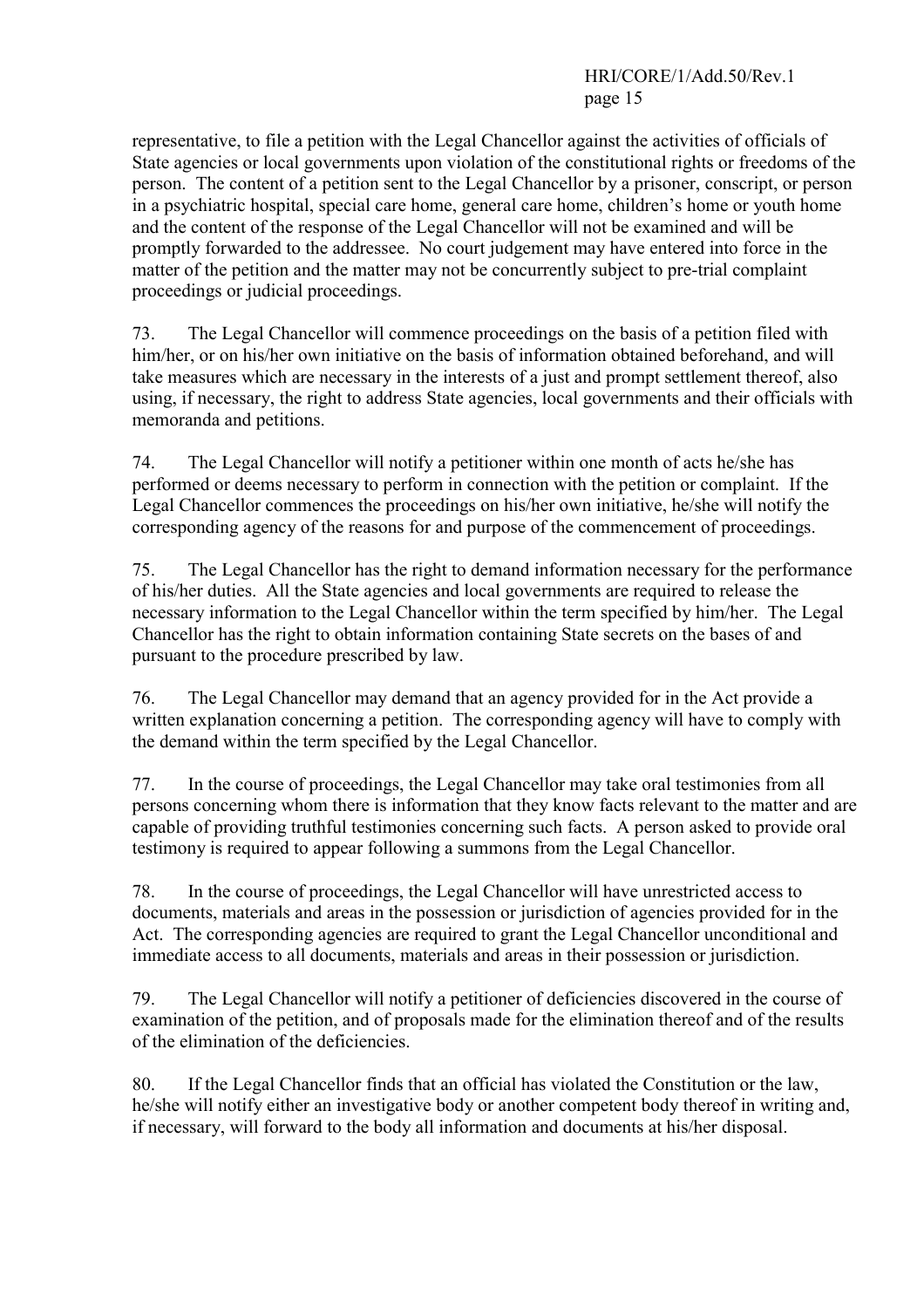## **Courts**

81. The court system of the Republic of Estonia has been described in more detail under the section on general political structure.

82. All courts are competent to deal with questions of human rights. The Constitution states that in a court proceeding, the court will leave unapplied any law or other legislation that is in conflict with the Constitution. The Supreme Court will declare invalid any law or other legislation that is in conflict with the provisions and spirit of the Constitution (article 152 of the Constitution).

83. A circuit court will review the decisions of county, city and administrative courts by way of appeal proceedings. At least three judges will participate in the hearing of matters by way of appeal proceedings in the sessions of Chambers of circuit courts. The chairman of a circuit court has the right to include county or city court judges of the same circuit who have not participated in the hearing of the matter in the first instance.

84. At least three judges will participate in the hearing of matters by way of cassation proceedings in the sessions of Chambers of the Supreme Court. The Supreme Court will review court decisions by way of cassation proceedings. In the cases, and pursuant to the procedure provided by law, the Supreme Court will hear petitions for review filed against court decisions and will correct court errors. The Supreme Court is also the court of constitutional review.

#### **Administrative court**

85. A person who finds that his or her rights have been violated or his or her freedoms have been restricted by an administrative act or measure has the right to file an action with an administrative court. Administrative acts against which an action or protest may be filed with an administrative court are acts which regulate individual cases in public law relationships, issued by agencies, officials or other persons who perform administrative functions in public law. An association of persons, including an association which is not a legal person, may file an action with an administrative court in the interests of the members of the association or other persons if the corresponding right is granted to the association by law.

#### **Other State institutions dealing with human rights issues**

86. The other State institutions dealing with human rights issues are the various ministries. The most frequently involved ministries are the Ministry of Foreign Affairs, the Ministry of Justice, the Ministry of Social Affairs, and the Minister responsible for population issues.

87. The Ministry of Justice carries out national legal policy within the scope of its principal tasks. The Ministry of Foreign Affairs deals with human rights in the international context.

88. The tasks of the Ministry of Social Affairs is to create conditions in the society for shaping an environment which promotes good health, employment and social protection and development of the quality of life of the people. Since 1996, there is an Equality Division in the Department of European Integration of the Ministry of Social Affairs. The main functions of the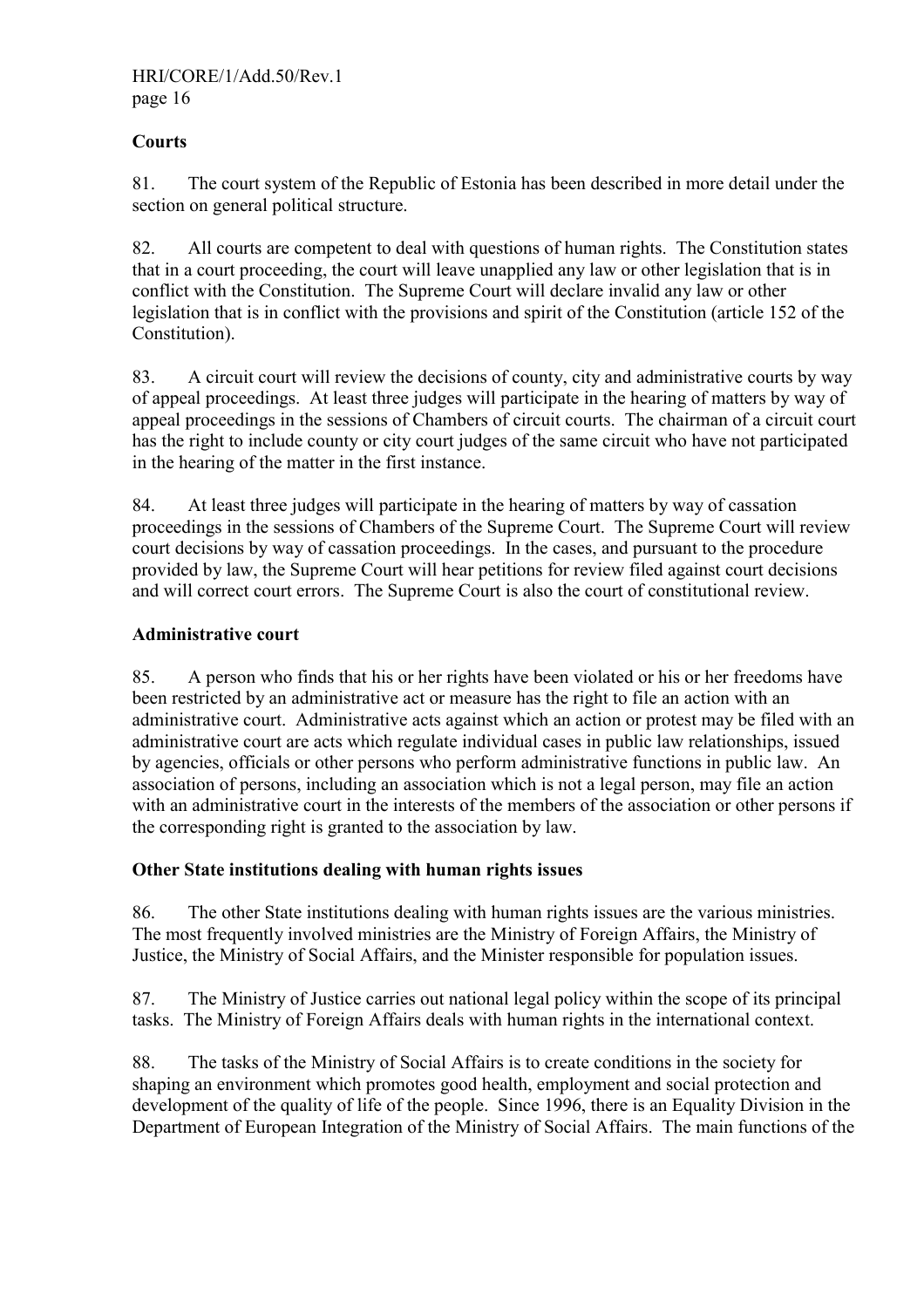Division include coordinating the integration of the principle of equality between men and women into the social-political development, ordering interdisciplinary research into the status of the sexes (research related to issues of health, labour, gender, family violence, equality of men and women in employment, etc.). The Equality Division also deals with drafting and implementing legislation on equality of the sexes and creating relevant structures and preparing action plans and programmes to guarantee equality between the sexes in accordance with the requirements of the United Nations, the Council of Europe and the European Union.

89. The office of a minister without portfolio responsible for population issues, including integration of minorities, was established in 1997. The responsibilities of the Minister include coordinating the elaboration and implementation of population policy; coordinating the policy of integrating non-Estonians into Estonian society; coordinating the process of granting citizenship by way of naturalization; coordinating population estimates and population counts; coordinating emigration and registration of foreigners as well as asylum policies.

#### **B. Remedies available to an individual who claims that his or her rights have been violated**

## **Right to equal treatment**

90. The Constitution of Estonia sets out that the rights, freedoms and duties of each and every person will be equal for Estonian citizens and for citizens of foreign States and stateless persons in Estonia (art. 9). According to the Constitution, everyone is equal before the law. No one will be discriminated against on the basis of nationality, race, colour, sex, language, origin, religion, political or other opinion, property or social status, or on other grounds. The incitement of national, racial, religious or political hatred, violence or discrimination is prohibited and punishable by law (art. 12). Everyone has the right of appeal to a higher court against the judgement in his or her case pursuant to procedure provided by law (art. 24).

91. All persons have the right to the protection of the State and of the law (article 13 of the Constitution). The guarantee of rights and freedoms is the duty of the legislative, executive and judicial powers, as well as of local governments (art. 14). Everyone whose rights and freedoms are violated has the right of recourse to the courts. Everyone has the right, while his or her case is before the court, to petition for any relevant law, other legislation or procedure to be declared unconstitutional (art. 15).

92. The same principles have been listed in the Courts Act, which also stipulates that foreign citizens and stateless persons on the territory of Estonia have equal right with Estonian citizens to judicial protection, unless otherwise provided for in international treaties entered into by the Republic of Estonia.

93. Equal rights on the basis of nationality, race, colour, sex, language, origin and on other grounds to have recourse to the courts are provided, in addition to the Constitution and the Courts Act, in the Administrative Court Procedure Code, the Code of Civil Procedure, the Criminal Procedure Code, the Criminal Code, and other laws.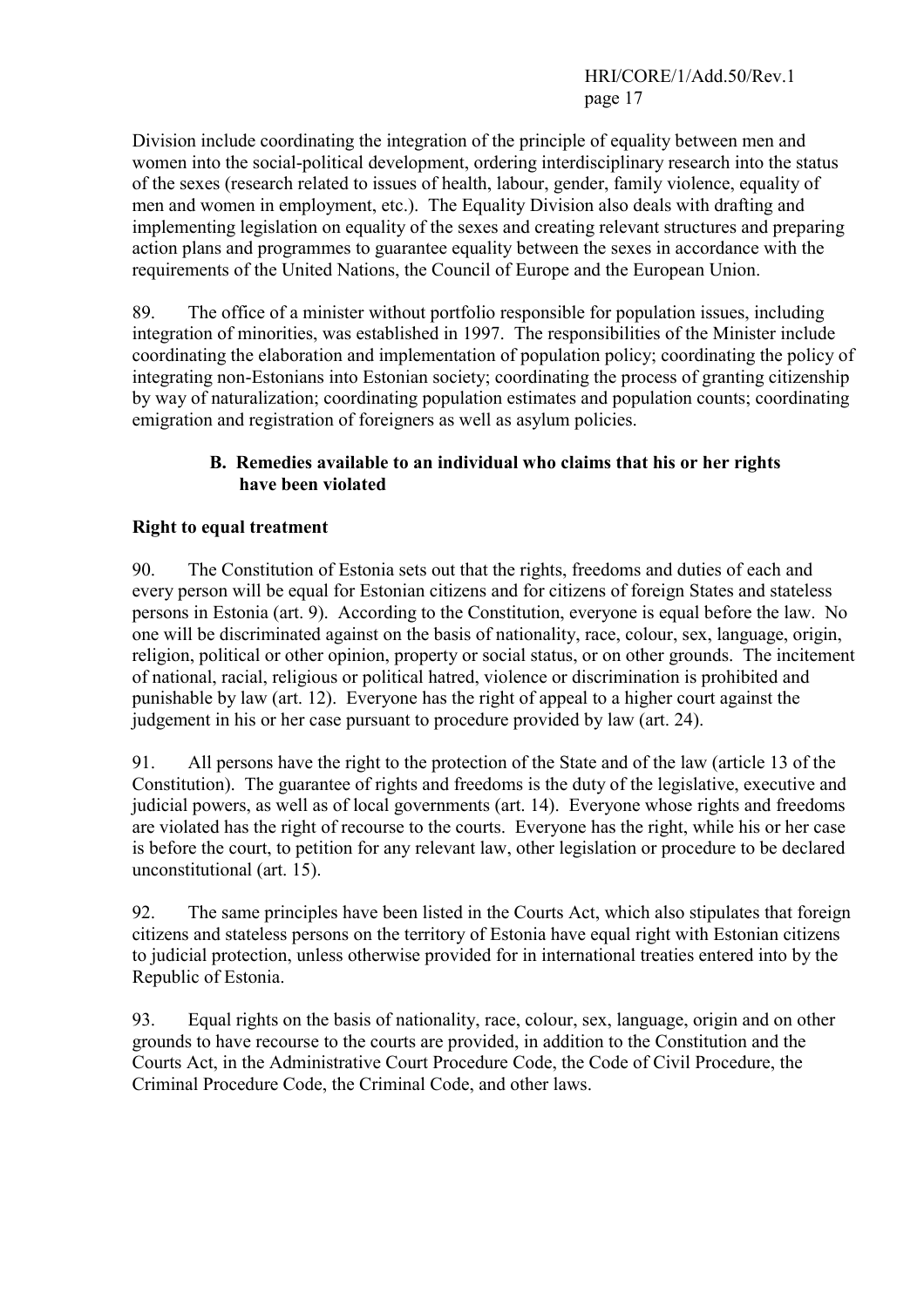## **Systems of compensation and rehabilitation for victims**

94. According to article 25 of the Constitution everyone has the right to compensation for moral and material damage caused by the unlawful action of any person.

95. The protection of private life is regulated by the General Principles of the Civil Code Act which stipulates that everyone has the right to demand termination of a violation of the inviolability of his/her private life and to demand compensation for moral and proprietary damage caused thereby (sect. 24). Also, a person whose interests are damaged by use of his/her name or publicly used pseudonym may demand compensation of damage (sect. 25).

96. According to the Act for the Compensation of Damage Caused to the Person by the State through Unfounded Deprivation of Liberty, compensation for damage is due to the person:

- − Who was under arrest with the permission of the court and in whose matter the ruling to initiate criminal proceedings has been annulled, the proceedings have been terminated in the stage of preliminary investigation or investigation or at an organizing meeting of the court, or with respect to whom a decision to acquit has been made;
- − Who had been detained as suspected of committing a crime and was released in connection with the dropping of charges;
- − Who was serving a sentence of imprisonment and in whose case the decision to convict has been annulled and the proceedings in a criminal matter terminated or a decision to acquit has been made;
- − Who served a sentence of imprisonment longer than the term of sentence originally imposed on him/her;
- − Who had been placed in a psychiatric hospital without ground by the court in connection with the committing of an act with characteristics of an offence and in whose case the court ruling has been annulled;
- − Who served an administrative arrest and the decision of arrest has been annulled;
- − Who had been deprived of liberty without ground or without disciplinary, administrative or criminal proceedings, on the decision of an official authorized to warrant deprivation of liberty, if such a proceeding was compulsory (sect. 1).

97. The Ministry of Social Affairs has submitted to the Government a national criminal prevention subprogramme, "Creating a system for assisting victims of crime". Victims of crime include people who have become victims of negligent or bad treatment or physical, mental or sexual violence, i.e. people who have been caused suffering or damage by another person, group of persons or organization, regardless of whether the person causing the damage has been revealed or whether criminal proceedings have been brought against that person. The aim of the subprogramme is to create an organized system to assist victims of crime.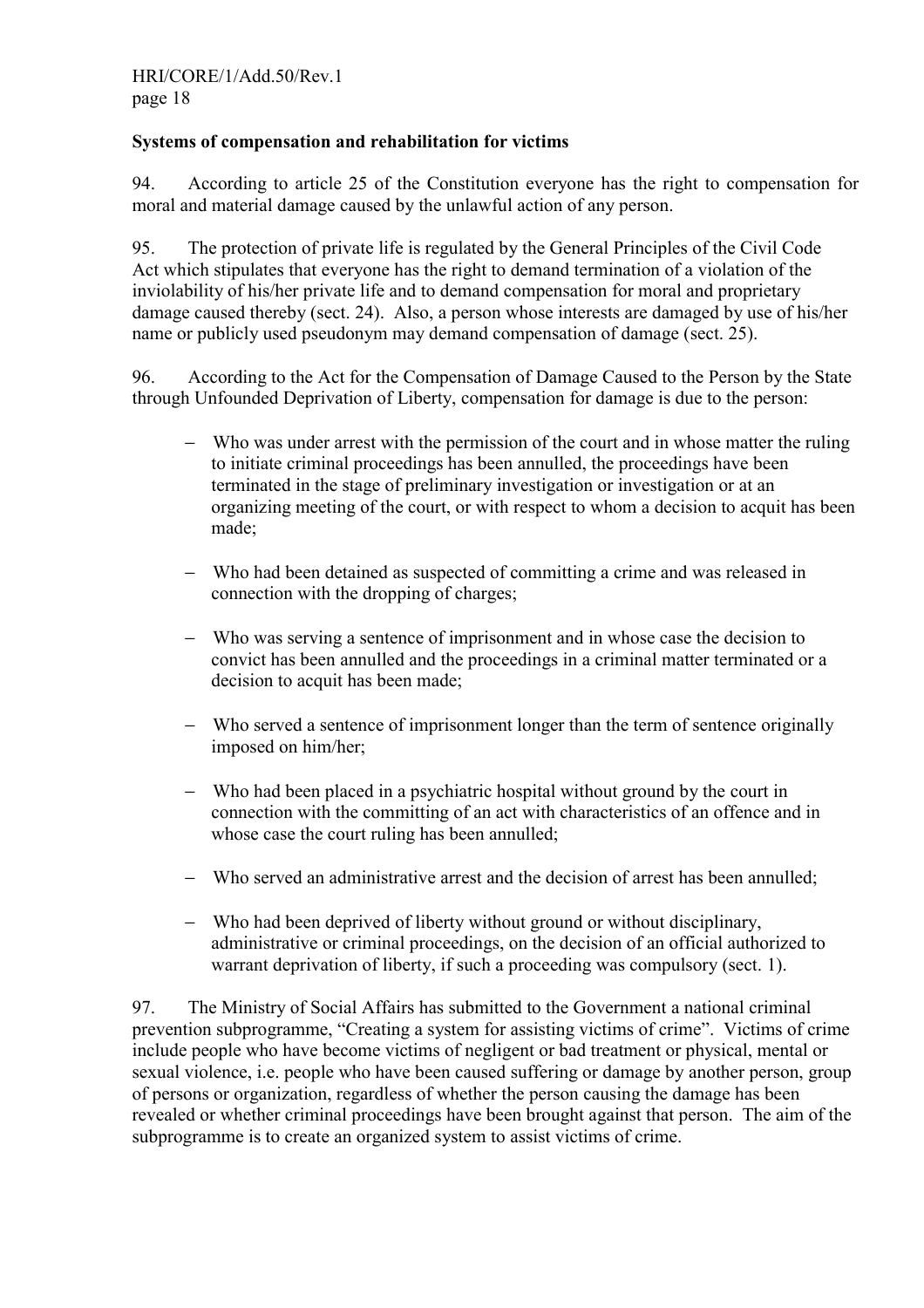98. In Estonia, there are currently assistance services to help victims of crime: there is the *Ohvriabi* Society for Supporting Victims of Crime, and there are shelters. The Social Rehabilitation Centre and the Society for Supporting Victims of Crime provides counselling to victims, represents them in court, provides financial support, and organizes crisis assistance.

99. The central law with regard to the subprogramme is the Act for the Payment of National Compensation to Victims of Crime. The aim of the law is to alleviate the financial situation of victims of severe violent crimes by way of payment of compensation by the State. State aid is given to the victims also within the social welfare and social insurance framework, but these systems do not cover all victims in need of assistance or the whole amount of the damage arising as a result of the crime. The system of payment of compensation described in the law is an important supplement to the assistance provided to victims of crime as one target group within social law. Compensation is paid only to those victims of crime who do not receive compensation from other sources for the damage caused through crime.

100. Estonian citizens and foreigners residing in Estonia on the basis of a temporary or permanent residence permit have the right to compensation for damage as a result of an act of violent crime. In the payment of compensation the aim is not to compensate fully for the damage caused to the victim but to support his/her financial position.

101. According to the law, the amount of compensation payable by the State is 50 per cent of the amount of damage which is the basis for calculating the compensation. In calculating the damage, the draft law proceeds from the individual situation of every victim or his/her dependants, i.e. mainly the victim's income before the violent act of crime was committed.

# **C. Protection of human rights in the legal system of Estonia**

102. Chapter 2 of the Estonian Constitution contains a catalogue of fundamental rights and freedoms applicable in the Republic of Estonia. The chapter comprises 48 articles setting out the framework for the protection of civil, political, economic, social and cultural rights.

103. According to article 11 of the Constitution, rights and freedoms may be restricted only in accordance with the Constitution, and such restrictions must be necessary in a democratic society and may not distort the nature of the rights and freedoms restricted. Several articles in chapter 2 of the Constitution stipulate that the rights and freedoms guaranteed therein may be restricted only in the cases and pursuant to the procedure provided by law: article 20, paragraph 2 (inviolability of person), article 21, paragraph 1 (right of a person suspected of committing a crime to notify those closest to him or her of the deprivation of liberty), article 26 (inviolability of private or family life), article 32, paragraphs 1 and 2 (inviolability of property), article 33 (inviolability of dwelling, real or personal property or place of employment), article 34 (freedom of movement), article 35 (right to leave Estonia), article 43 (confidentiality of correspondence), article 44 (obtaining information from public institutions), article 45 (freedom of speech), article 47 (right of assembly), article 48 (right of association). Several other articles of the Constitution also state that on the basis of law exceptions can be made to the exercise of fundamental rights and freedoms.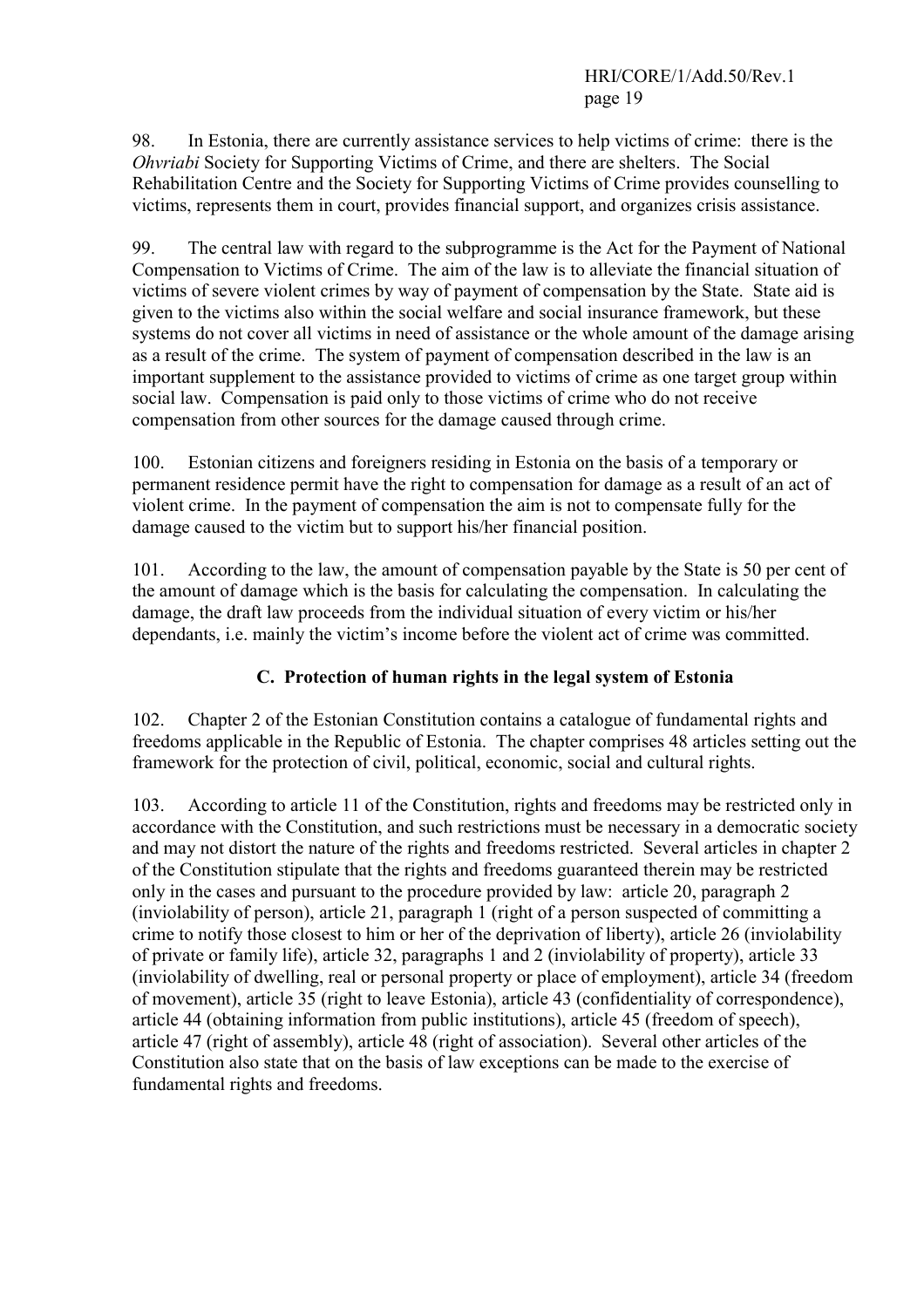104. According to article 130 of the Constitution, during a state of emergency or a state of war, the rights and freedoms of a person may be restricted and duties may be placed upon him or her in the interests of national security and public order, under conditions and pursuant to procedure prescribed by law. The basic rights and freedoms provided by the Constitution shall not be restricted (the right to citizenship by birth, the equality of persons, the right to life, etc.).

## **D. Status of international law in the domestic legal order**

105. According to article 3 of the Estonian Constitution, generally recognized principles and rules of international law are an inseparable part of the Estonian legal system. If laws or other legislation of Estonia are in conflict with international treaties ratified by the *Riigikogu* (including international human rights conventions), the provisions of the international treaty will apply (art. 123). Estonia is a State party to the most important international instruments.

106. In accordance with the Foreign Relations Act, the Government of the Republic is responsible for the fulfilment of international treaties. If an Estonian legal act contradicts an international treaty, the Government either submits a bill to the *Riigikogu* to amend the act, or the Government amends other legal acts within its competence to comply with the treaty.

107. Section 9 of the Code of Civil Procedure establishes that the courts must hand down decisions based on norms of international law ratified by the Republic of Estonia and Estonian law. If a treaty or a convention to which Estonia is a party provides rules of procedure which differ from the rules established by laws regulating civil court procedure in the Republic of Estonia, the rules of procedure established by the treaty or convention will be applied.

108. Based on the above, and on the provisions of the Estonian Constitution which state that universally recognized principles and norms of international law are an inseparable part of the Estonian legal system, the provisions of international treaties may be referred to directly.

# **IV. INFORMATION AND PUBLICITY**

109. On the order of the Government of the Republic, writing of reports is divided between different ministries. The Ministry of Social Affairs, the Ministry of Justice and the Ministry of Foreign Affairs are mainly responsible for writing the reports. In order to gather information, the ministries cooperate closely with other State agencies and bodies. There have been meetings between government officials from different ministries about the reporting system. There have also been training sessions on writing the reports. After a report is completed it is also made public on the Internet.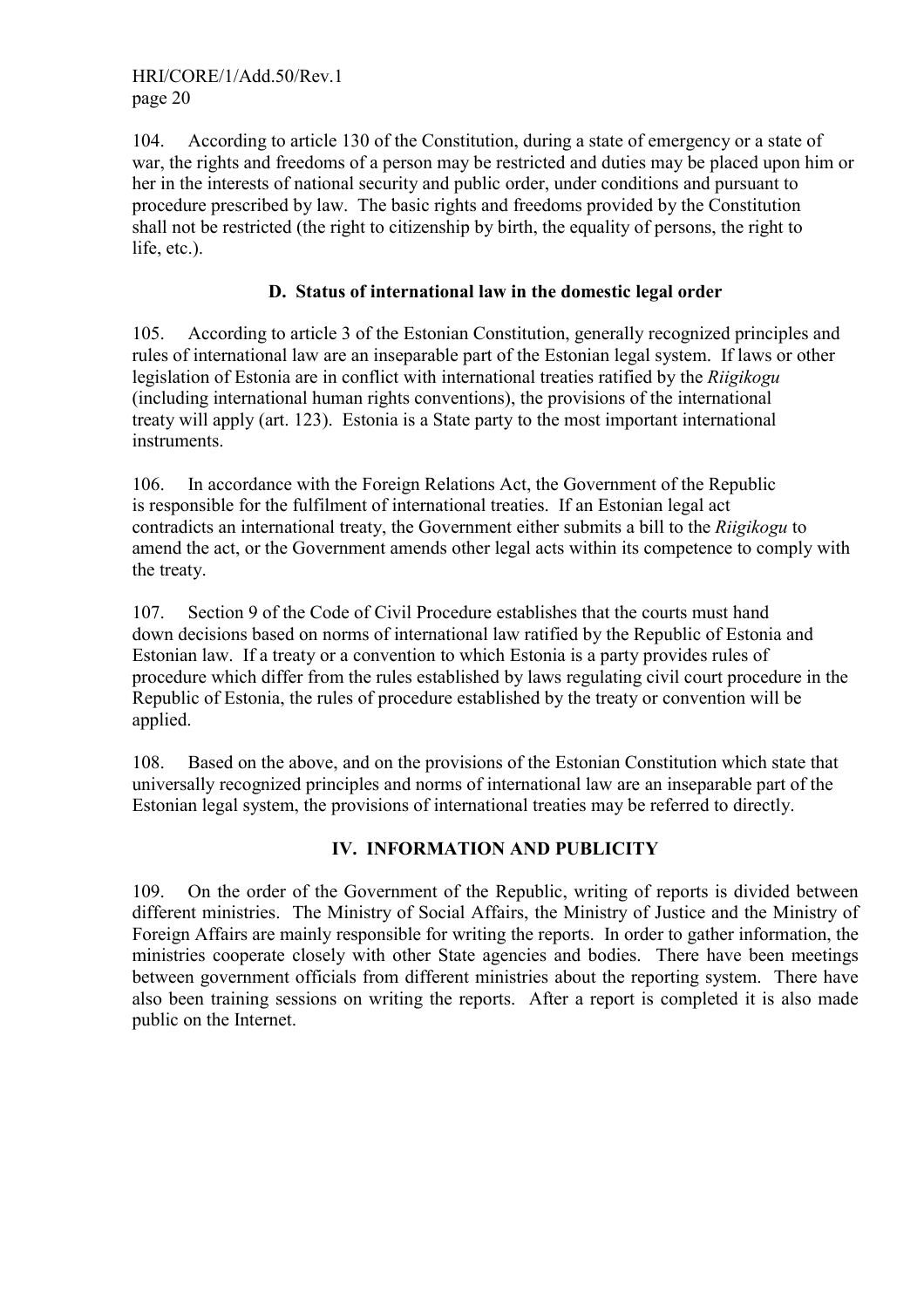## **Availability in local languages**

110. Laws for ratifying and denouncing international treaties and international treaties themselves are published in Part II of the *Riigi Teataja* (the State Gazette), which is an official publication of the Republic of Estonia.

111. Distribution of the *Riigi Teataja* is organized by the publisher on the basis of subscriptions and by sale of single issues through the establishments for distributing media publications. The subscription price and the price of single issues of the *Riigi Teataja* are established by the Secretary of State, taking into account the expenses incurred for the publication and distribution.

112. To facilitate use of the electronic database of the *Riigi Teataja* providing access to published texts and user information, the relevant address of the database is published in the *Riigi Teataja*. In order to guarantee availability of the *Riigi Teataja*, rural municipalities and city governments, the Estonian National Library and public libraries are supplied with the *Riigi Teataja* free of charge. The relevant costs are covered from the State budget. Everyone has the right to use, free of charge, the issues of the *Riigi Teataja* available in the Estonian National Library and public libraries, rural municipalities and city governments, and to use the electronic database of the *Riigi Teataja* available through computer network.

113. All texts are also available via different legal databases on the Internet. The texts are also available in Russian and English.

## **Publicity**

114. In 1998, on the fiftieth anniversary of the Universal Declaration of Human Rights, on the initiative of the Ministry of Foreign Affairs the Ministry of Education issued a pamphlet with text of the Universal Declaration in Estonian, English and Russian. The publication was distributed to final-year secondary school students. The publication was prepared by the Ministry of Foreign Affairs and its publication was supported financially by the representation of the United Nations Development Programme in Estonia.

115. The National Library fulfils the function of the parliamentary library whose task it is to provide information services to the parliament, government and other constitutional institutions. For this purpose legal, economic and political information is gathered and databases are prepared. Nine international organizations have granted the library the status of a depository collection. In 1995, the Council of Europe Information and Documentation Centre was opened in the building of the National Library, followed in 1998 by the opening of the European Union Information Centre.

116. Several non-governmental organizations are also involved in distributing information and informing the public. The most important of them are dealt with below.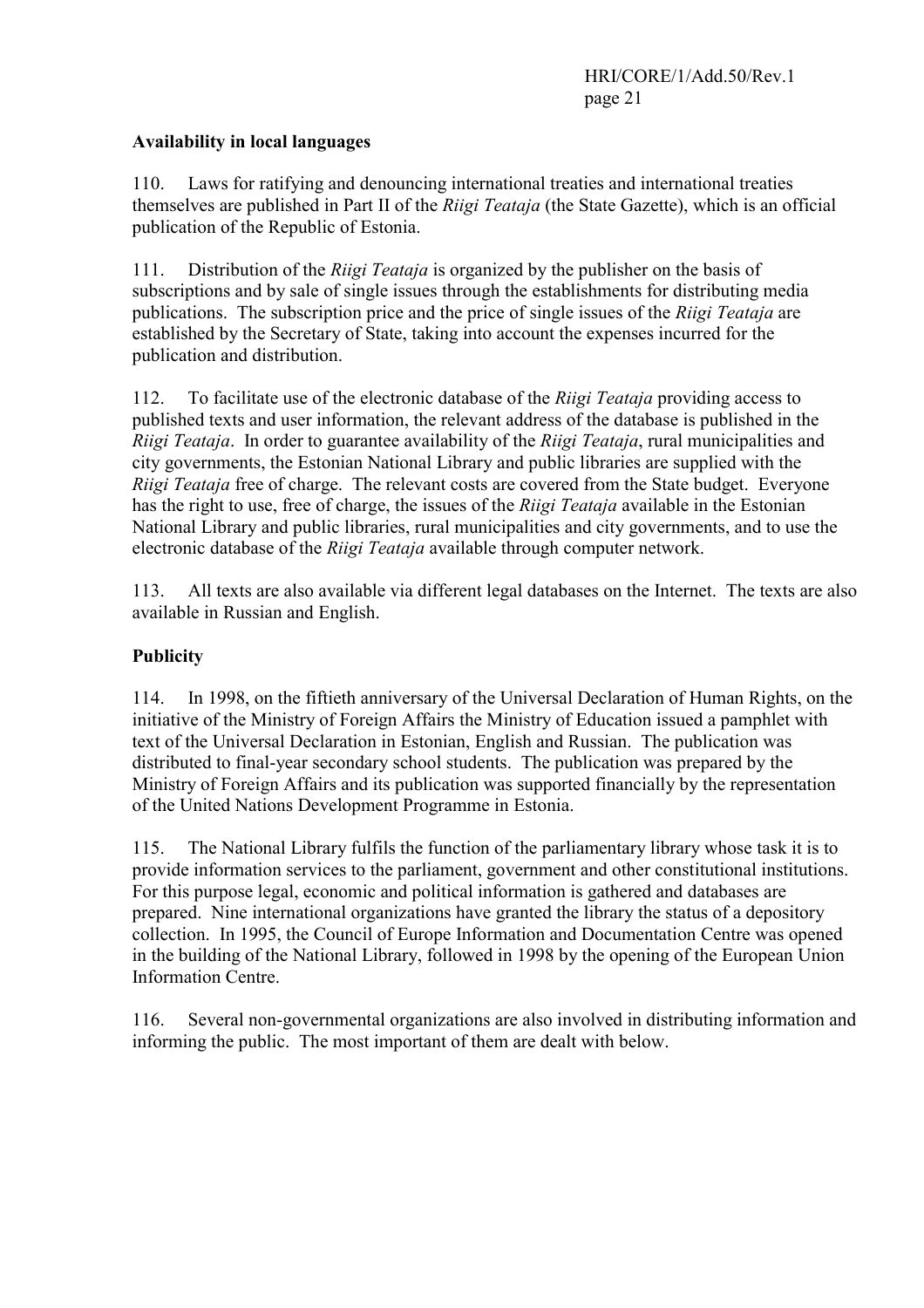#### **Non-governmental organizations**

117. The Legal Information Centre for Human Rights (LICHR) was created as a public non-profit organization in 1994. Intimately involved in the setting up and consolidation of the LICHR were the Danish NGOs Danish Centre for Human Rights, Minority Rights Group-Denmark and Information Centre on Eastern Europe of the University of Copenhagen, some public organizations of Estonia were also involved: the Presidential Round Table of the National Minorities and the Representative Assembly of Non-Citizens of Estonia. Material assistance was provided by the Tallinn city government.

118. The LICHR, which launched its activities at the beginning of January 1995, was founded to promote constructive dialogue and to enhance awareness about human rights in Estonian society. The basic activities of the LICHR are legal advice, provided free of charge, and the collection, analysis and dissemination of information regarding human rights. The LICHR operates in contact and cooperation with the Government and parliament of Estonia, the political parties, NGOs, educational and research institutions and the international public.

119. The activities of the LICHR are directed towards contributing to the strengthening of security, trust and equal opportunities in the society. The main goal of the LICHR is to monitor the situation concerning the realization of the rights of residents of Estonia and to counteract the negative factors undermining the development of democratic processes.

120. The association tries to support human rights-related knowledge and culture in Estonian society and also helps to promote constructive debates on human rights problems both on local and international levels, cooperating with international and national human rights bodies and organizations. The tasks of the association include gathering and disseminating information about human rights.

121. The Institute of Human Rights was created in 1992. The Institute is a non-governmental non-profit association whose aim is to monitor the human rights situation in Estonia and throughout the world. The Institute participates in human rights activities in Estonia and internationally. The Institute prepares and publishes reports and monographs on issues concerning the situation of human rights in Estonia and elsewhere, both on its own initiative and on request.

122. Maintaining contacts with international and national organizations that promote human rights, the Institute of Human Rights applies for international expert assistance to study the human rights situation in Estonia, involves international human rights experts in promoting human rights and familiarizes the world with Estonia's problems, situation and achievements with regard to the protection of human rights.

123. Legal assistance services have been opened in Tallinn, Jõhvi and Pärnu that provide information about human rights and legal assistance. Legal assistance services operate with financial support from the Open Estonia Foundation.

124. The Institute of Human Rights cooperates closely with other organizations. A considerable amount of literature on human rights and international human rights documents